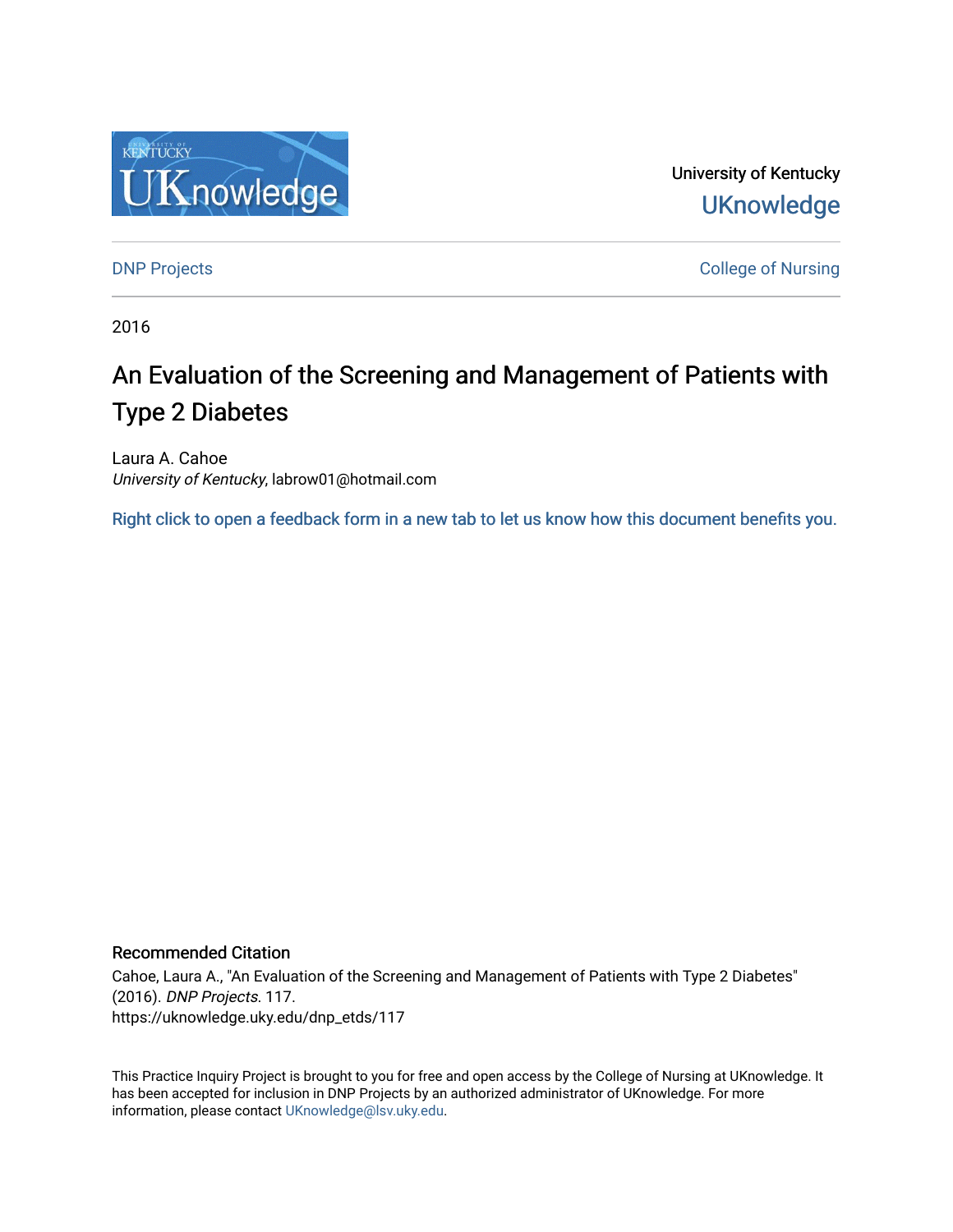### Running head: SCREENING AND MANAGEMENT OF PATIENTS WITH TYPE 2 **DIABETES**

DNP Practice Inquiry Project Report

An Evaluation of the Screening and Management of

Patients with Type 2 Diabetes

Laura A. Cahoe

University of Kentucky

College of Nursing

Fall 2016

Lynne Jensen, PhD, APRN-BC – Committee Chair / Advisor Judith Daniels, PhD, APRN – Committee Member Michelle Pendleton, DNP – Committee Member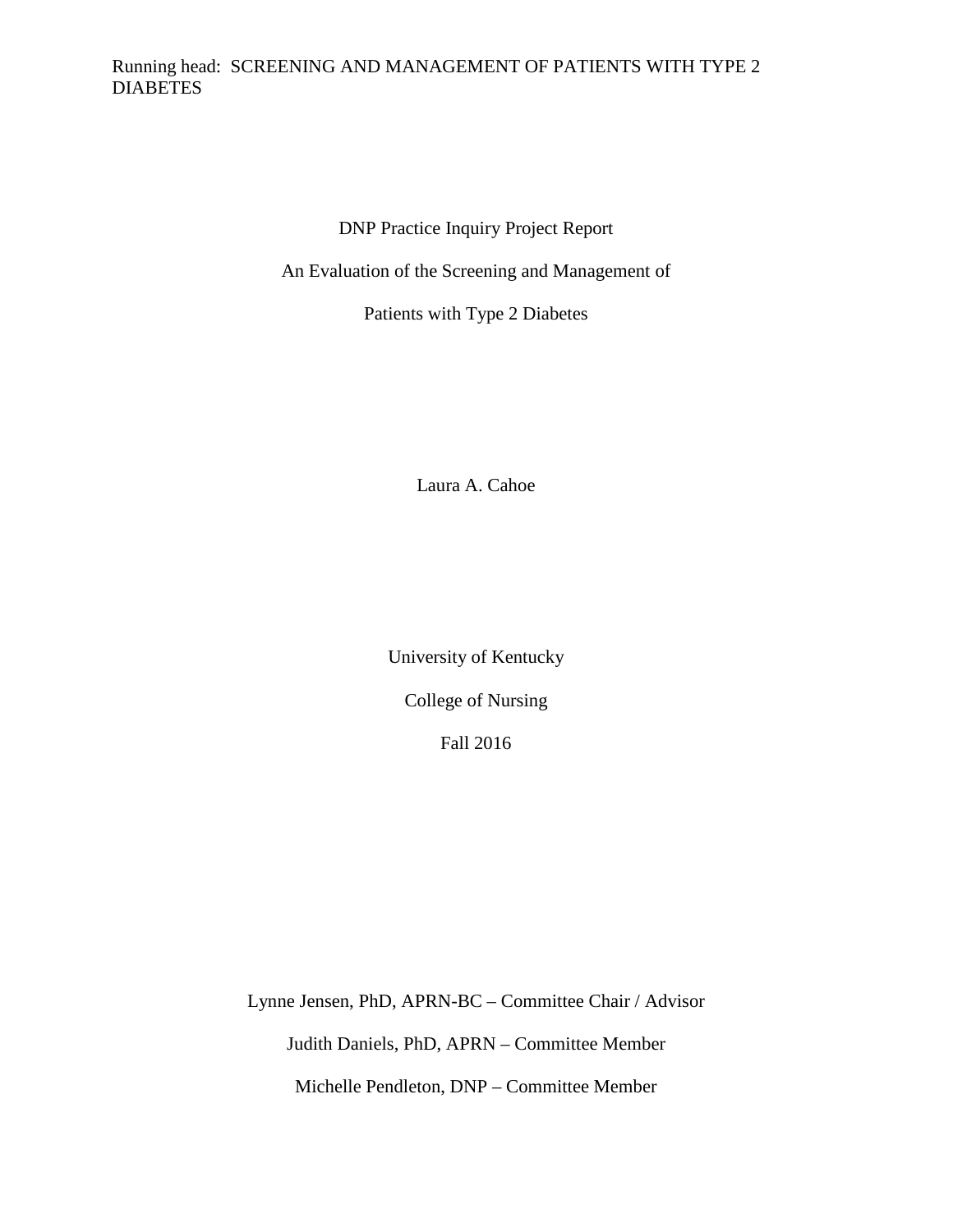### Table of Contents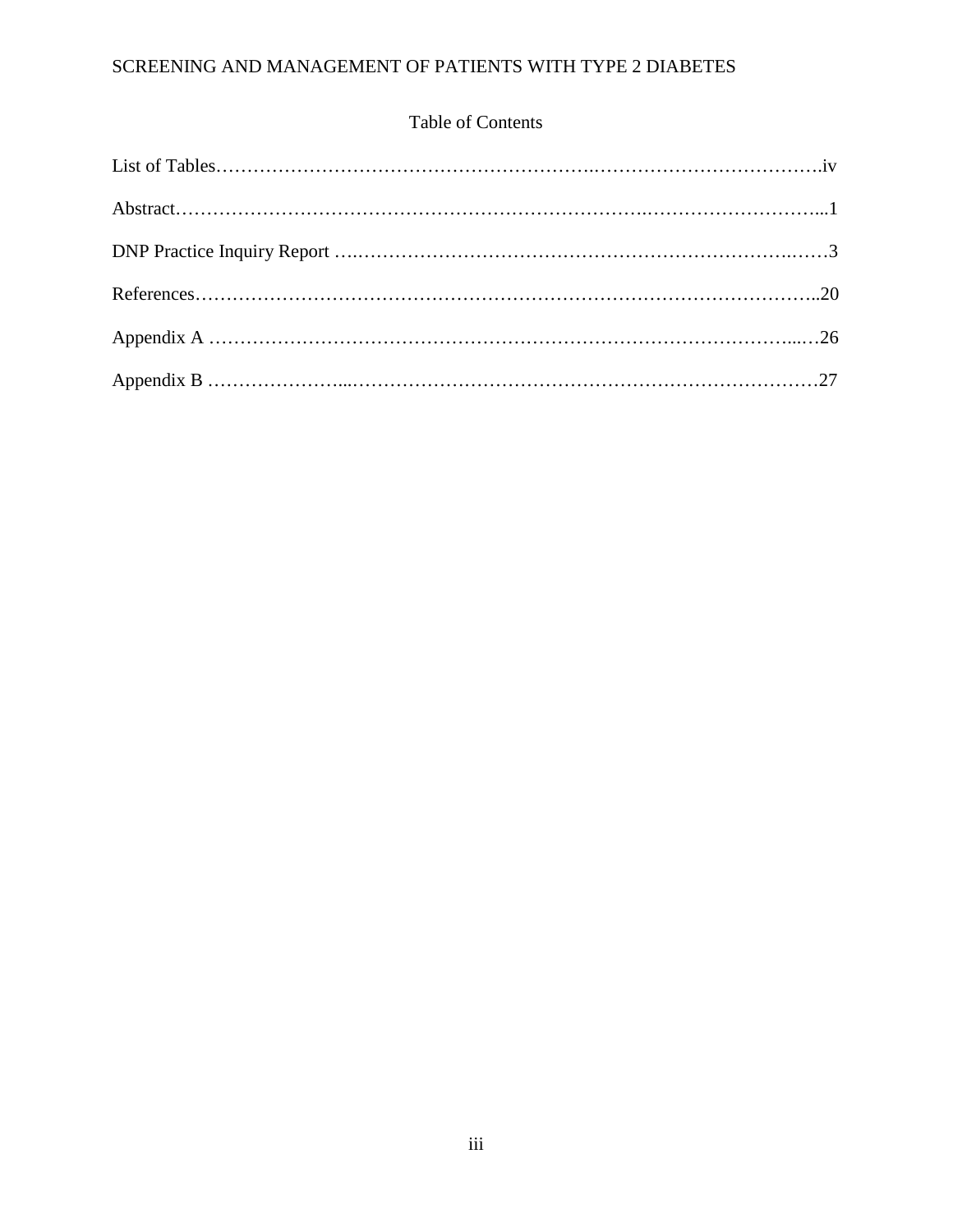# List of Tables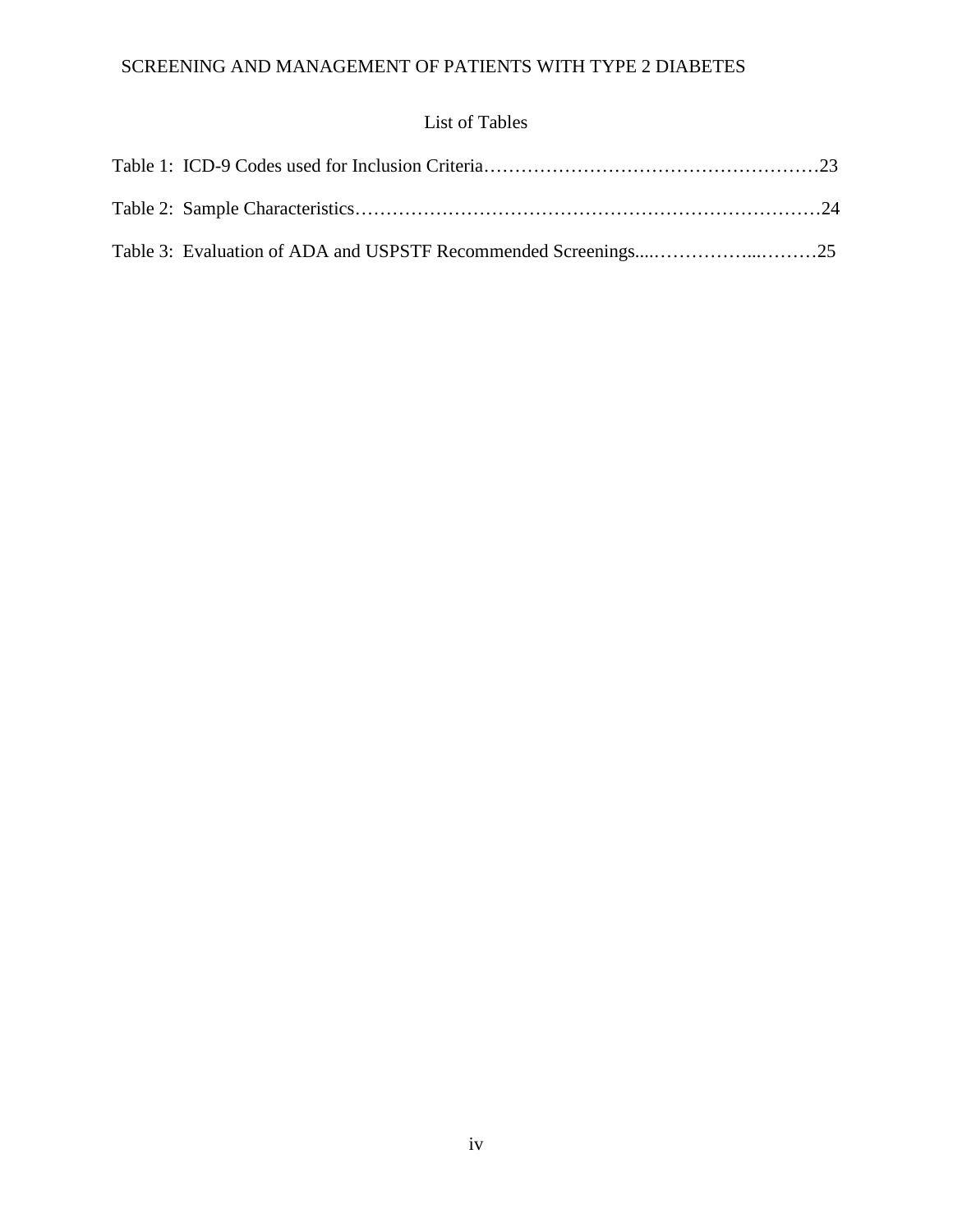#### Abstract

**Purpose:** This purpose of this project was to evaluate preventive screening practices and adherence to guidelines for patients with type 2 diabetes (T2DM) as recommended by the American Diabetes Association (ADA) and United States Preventive Services Task Force (USPSTF) in the primary care setting. The specific aims were to: 1) determine the percentage of patients who received recommended screenings from the ADA, 2) determine the percentage of patients who received recommended screenings from the USPSTF, and 3) determine if the proportion of patients to receive the recommended screenings met established benchmarks set by Healthy People 2020 (HP2020).

**Methods:** A retrospective medical record review to assess the screening and management of patients with T2DM was performed. The medical records were reviewed for screening of ADA and USPSTF recommendations during routine office visits. A random sample of 100 patient medical records meeting inclusion criteria were chosen for review. Patient demographics and screenings were recorded in a spreadsheet and exported to SPSS to analyze the data.

**Results:** The results demonstrated that screening rates for hemoglobin A1C, cholesterol, obesity, blood pressure, tobacco use, and kidney function met or exceeded HP2020 goals. Preventive services that did not meet HP2020 goals included screening for cancers, osteoporosis, vaccinations, foot exams, and eye exams.

**Conclusion:** This study offers insight into possible gaps in managing T2DM in primary care, as well as areas that need further research. Providers should screen patients based on clinical practice guidelines to reduce the risk of developing complications associated with T2DM and prevention of other comorbidities. Additional research with larger, more diverse samples should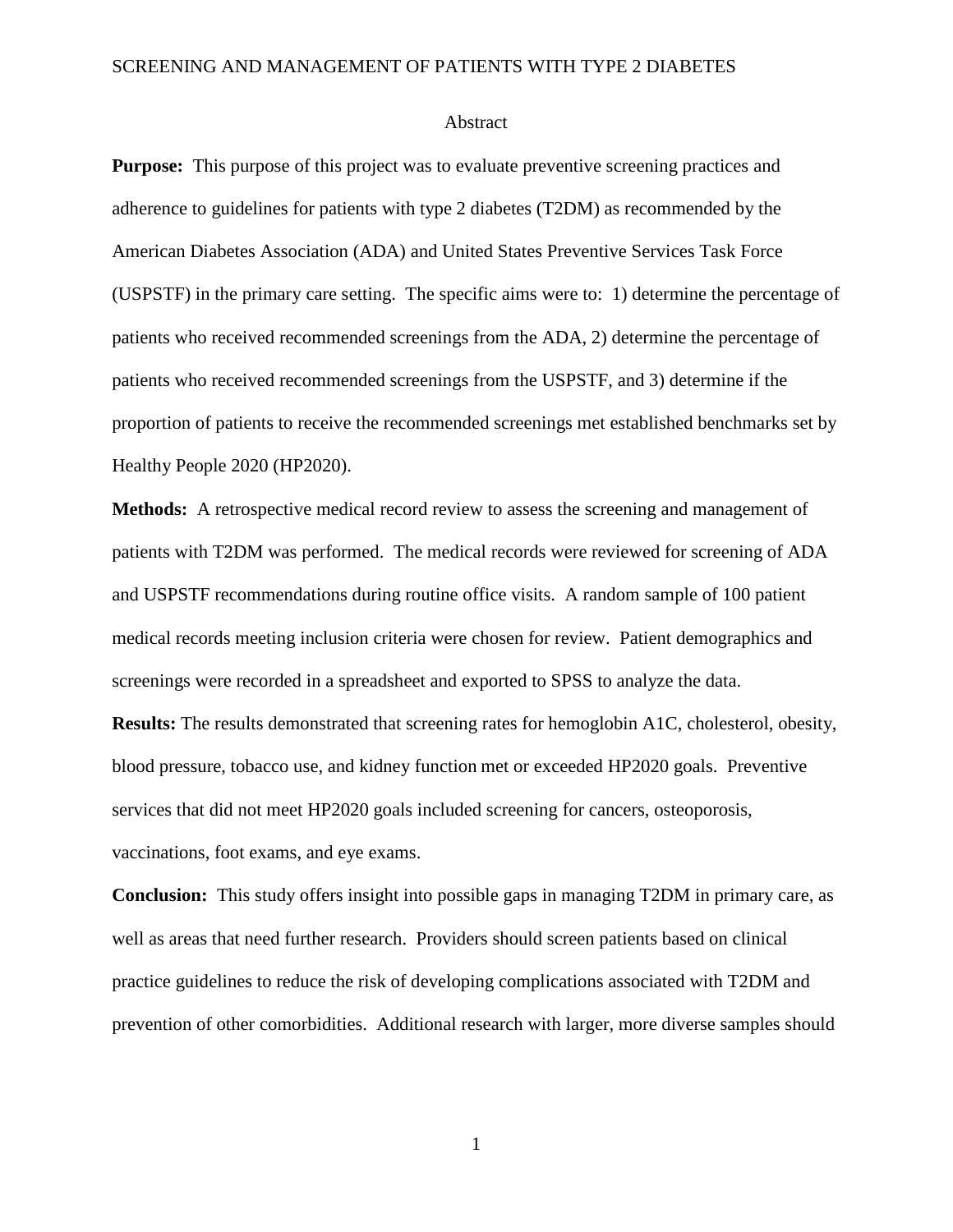be performed, as well as provider and patient focus groups to examine barriers in screening patients with T2DM in primary care.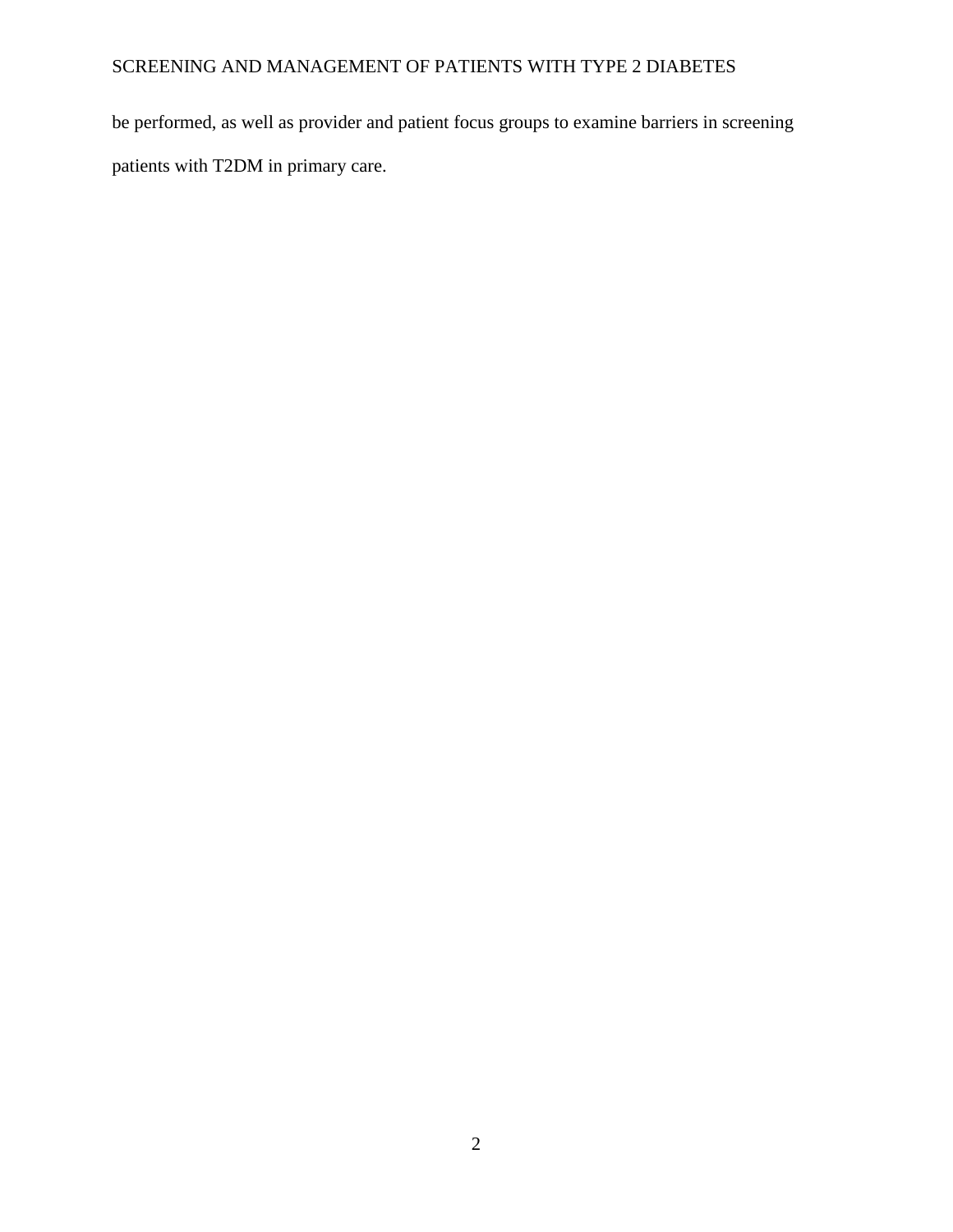An Evaluation of the Screening and Management of Patients with Type 2 Diabetes

### **Introduction**

Type 2 diabetes mellitus (T2DM) is a serious health concern and economic burden that affects more than 29 million Americans (American Diabetes Association [ADA], 2014). Patients with T2DM are at increased risk of having complications and comorbidities that affect morbidity and mortality. With preventive screenings according to guideline recommendations, many of these complications or comorbidities could be prevented, or detected early, when treatment works best. Primary care providers are in a key position to provide appropriate screenings to improve outcomes and decrease costs for patients with T2DM. Nationally, Americans receive preventive services at about half the recommended rate (CDC, 2015). This gap analysis was conducted to gain a better understanding of the screening practices and management of patients with T2DM in the primary care setting.

#### **Background**

In 2013, T2DM affects approximately 29 million people or 9.3% of the population in the United States (U.S.) and was the seventh leading cause of death (ADA, 2014). Based on reports from the CDC, the projected prevalence of T2DM is estimated to increase to 33% in 2050 in the U.S. (Boyle et al., 2010). In Kentucky, the incidence of adult T2DM increased from 3.5% of all adults in 1995 to 10.6% of adults in 2013 (KDR, 2015). The Louisville Metropolitan area is also above the national average with approximately 13.2% of adults diagnosed with T2DM in 2015 (KDR, 2009). In 2012, T2DM resulted in approximately \$245 billion in healthcare costs (ADA, 2014). Average medical costs for patients with T2DM are 2.3 times higher than patients without a diagnosis of T2DM (ADA, 2014).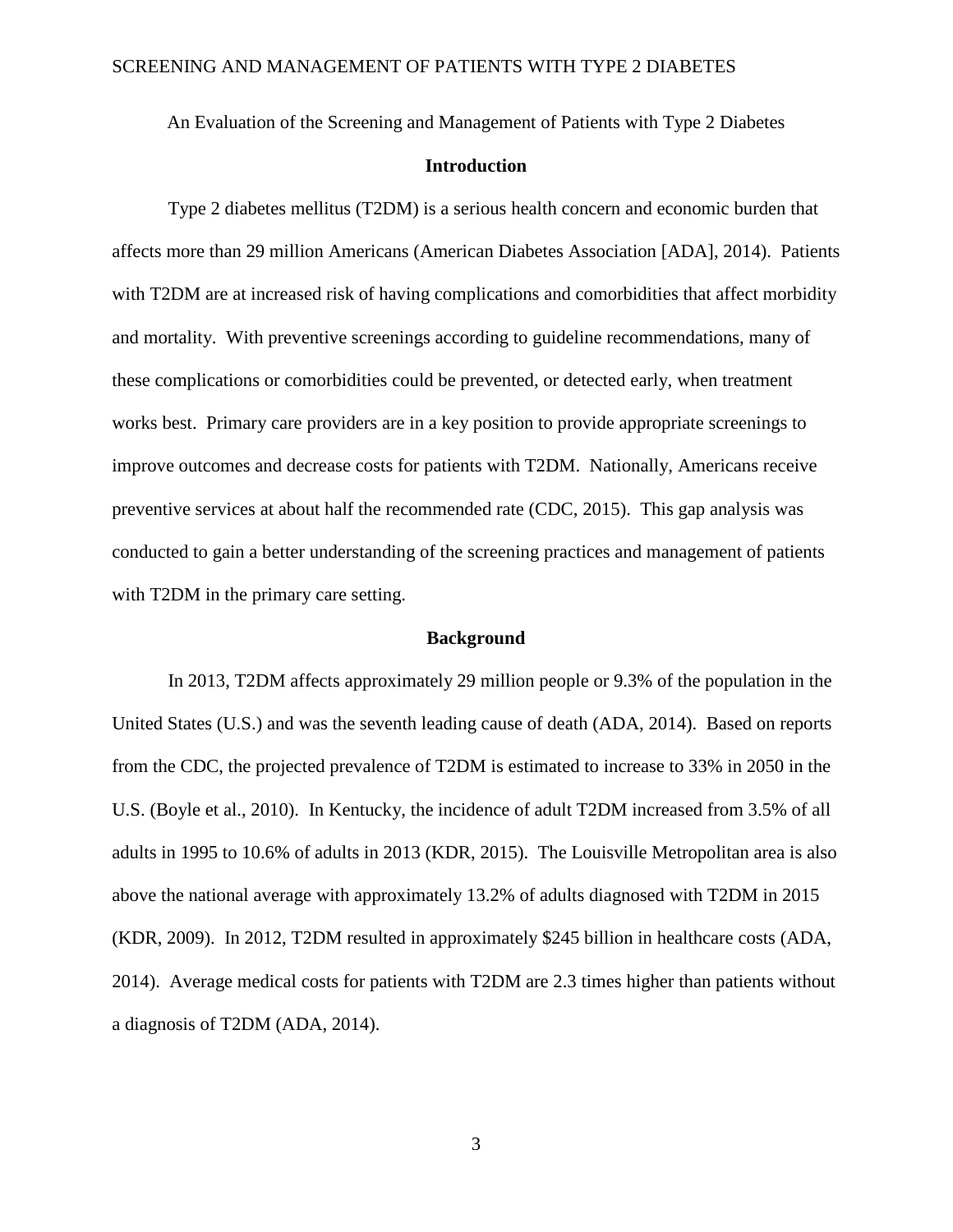T2DM can lead to complications of retinopathy, nephropathy, neuropathy, limb amputations, and cardiovascular disease (ADA, 2015). These complications are primarily related to vascular changes caused by poor blood pressure, lipid, and glycemic control. Early detection and treatment of these modifiable risk factors can reduce the risk of developing complications (ADA, 2015). Screening and management according to national guidelines can significantly reduce cardiovascular risk factors and progression to end-stage T2DM.

Patients with T2DM are not only at increased risk of developing complications related to poor glycemic control, but they often have other chronic diseases or conditions as well. Most patients with T2DM have at least one chronic comorbidity and as many as 40% have three or more chronic health conditions (Piette & Kerr, 2006). The major comorbidities of T2DM are obesity, dyslipidemia, hypertension, chronic kidney disease, and cancers (AACE, 2016). Screening for comorbidities can help to detect conditions early when treatment is most effective (CDC, 2013).

#### **ADA Screening Recommendations**

The ADA Standards of Medical Care (2015) identified key components of quality care that have been shown to improve outcomes for patients with T2DM. The components identified include: monitoring the hemoglobin A1C at least twice yearly, cholesterol screening, yearly urinary microalbumin excretion, annual dilated eye exam, routine foot exams, yearly influenza vaccination, and pneumococcal vaccinations. Other recommendations to decrease cardiovascular risks include statin therapy and aspirin therapy, as well as the treatment of hypertension with an angiotensin-converting enzyme (ACE) inhibitor or an angiotensin receptor blocker (ARB).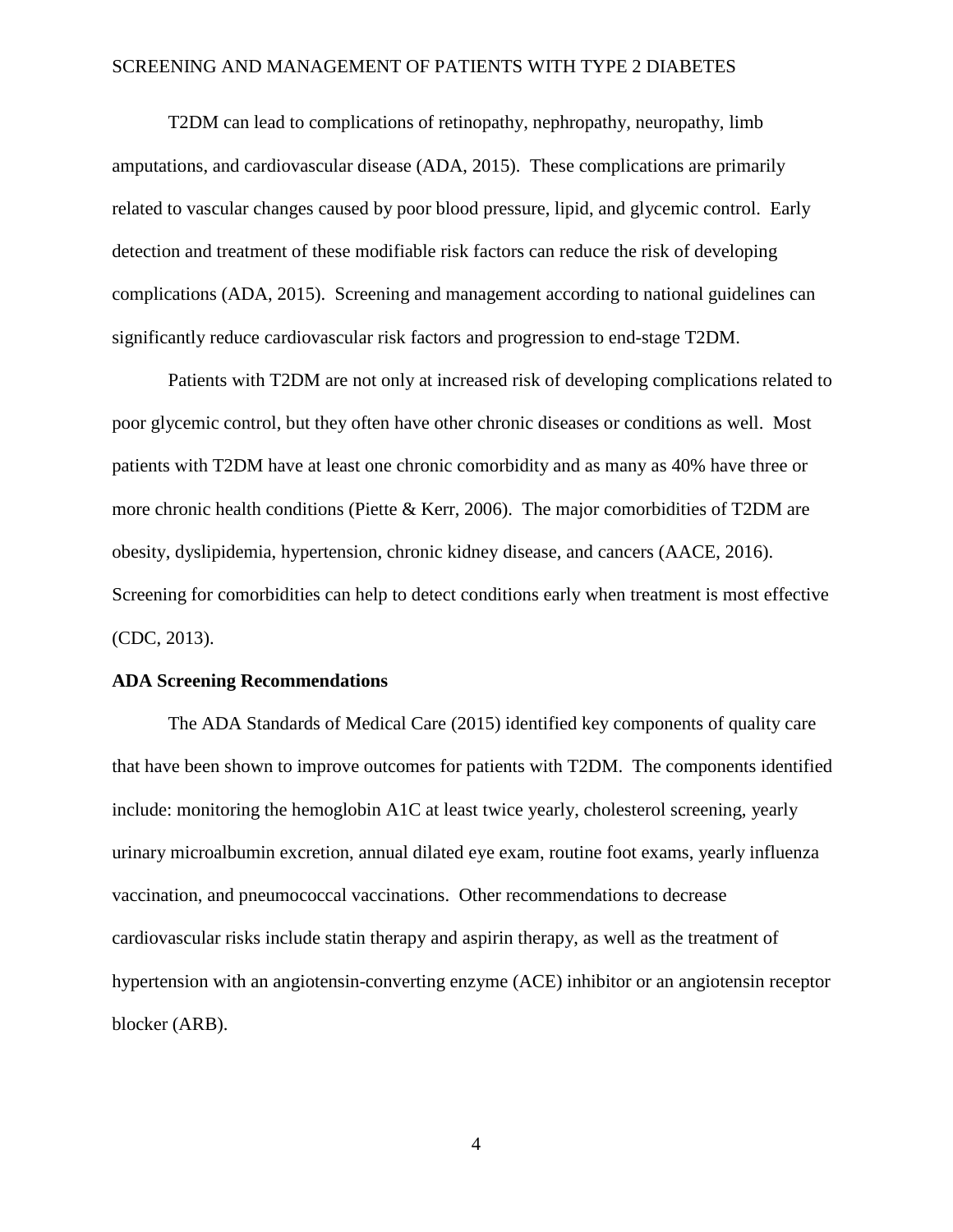**Glycemic Control**. A1C has a strong predictive value for diabetes complications and it is recommended for patients to be tested at least twice yearly. Monitoring A1C is an indicator of glycemic control and a percentage point drop in A1C from 8% to 7% can reduce cardiovascular death by 45% (Eeg-Olofsson, 2012). This drop can lead to \$564 in cost savings per patient per year (Rui et al., 2010).

**Cardiovascular Disease**. Patients with T2DM are more likely to have hypertension and dyslipidemia leading to increased risk of cardiovascular disease. Blood pressure control reduces the risk of cardiovascular events by as much as 41% (Law, Morris, & Wald, 2009). Blood pressure should be measured at every visit and patients with blood pressure over 140/90 should be treated with an ACE or ARB as first line therapy. ACE and ARB medications have been found to prevent or delay diabetic kidney disease. Aspirin therapy is recommended for patients 50 years and older who are at increased cardiovascular risk to reduce the risk of a vascular event (i.e. myocardial infarction or stroke). Further, patients should have lipid levels measured at least yearly or more often as needed. All patients aged 40 and over and patients less than 40 with cardiovascular risk factors should be on at least moderate to high intensity statin therapy (ADA, 2015).

**Nephropathy**. Approximately 20-40% of patients with diabetes develop nephropathy compared to 3.3% of the general population (Chen, 2014). Abnormal levels of albuminuria are the earliest clinical evidence of nephropathy. Albuminuria and glomerular filtration rate should be screened yearly to assess for nephropathy. Treatment with an ACE or ARB should be initiated with elevated levels (ADA, 2015).

**Neuropathy**. The incidence of peripheral neuropathy in patients with T2DM is 59% compared to 2.4% of the general population (Hughes, 2002). Patients with diabetes are at an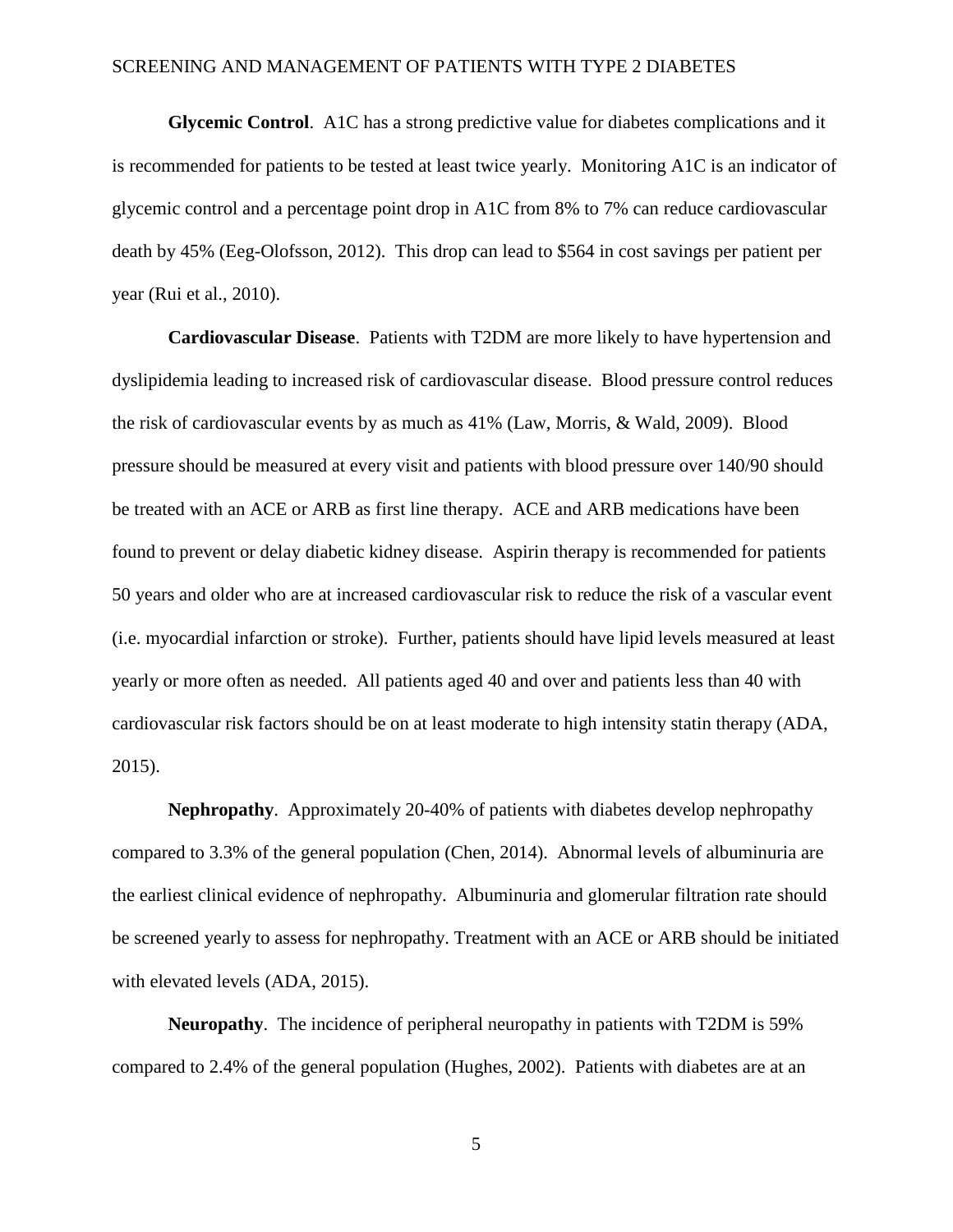increased risk of foot ulcerations related to peripheral neuropathy and should be screened at least annually. The foot exam should include assessment of pedal pulses and monofilament testing (ADA, 2015).

**Diabetic Retinopathy**. Diabetic retinopathy is the leading cause of blindness in patients aged 20-74 (ADA, 2015). Screening for retinopathy can identify the condition early when treatment is more likely to prevent loss of vision. Patients should have initial dilated eye exam upon diagnosis and annual dilated eye exams to screen for retinopathy. After two years of normal exams, patients may consider lengthening that interval to once every two years (ADA, 2015).

**Vaccinations**. Patients with T2DM are at increased risk of preventable infectious diseases. Death related to influenza and pneumonia is four times more likely for patients who have diabetes than for those who do not (ADA, 2015). These patients should receive annual influenza vaccinations. In addition, they should receive pneumococcal vaccinations (i.e. pneumococcal conjugate vaccine 13 followed by pneumococcal polysaccharide 23).

### **USPSTF Screening Recommendations**

Under the Affordable Care Act, insurance companies, including Medicare, provide yearly wellness exams at no cost to the patient. The purpose of the yearly exam is to identify an individualized preventive care plan for each patient. The preventive care plan is based on United States Preventive Services Task Force (USPSTF) recommendations. The USPSTF is a panel of experts that make recommendations for preventive screening based on evidence-based medicine (USPSTF, 2015).

USPSTF A or B grade recommendations were used to identify patients appropriate for screening in this study. A and B grade recommendations are given to services that provide a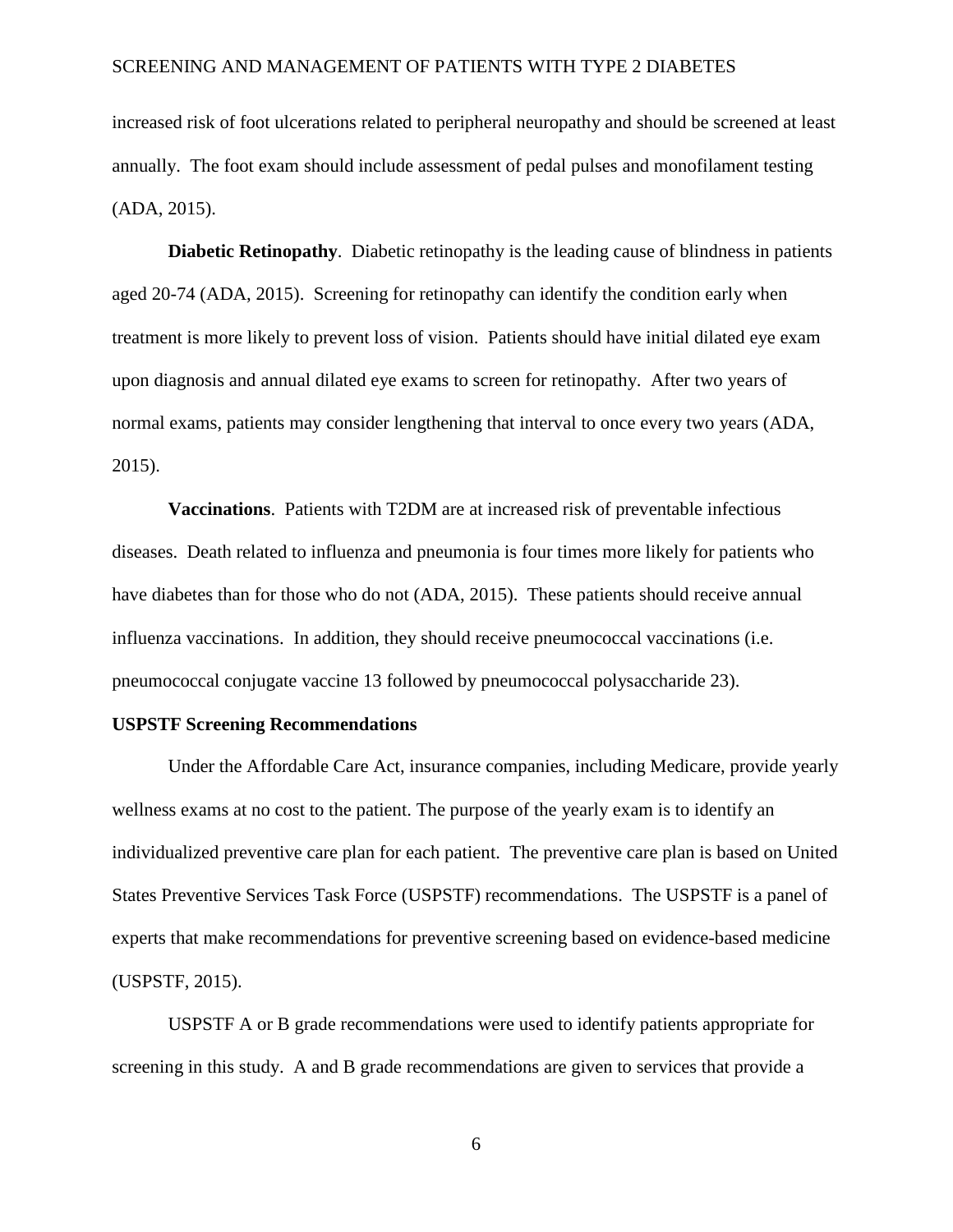substantial to moderate benefit. Grade C recommendations are given to services that offer small net benefits and should only be offered to patients depending on individual circumstances. Grade D recommendations are given to services that should be discouraged where the harm of the service outweighs the benefits. Grade I recommendations are given to services when there is insufficient evidence to conclude the benefits outweigh harms, and if the service is offered the patient should understand the uncertainty of the benefits (USPSTF, 2015).

The goal of the recommendations is to offer providers and patients strategies to prevent illness and improve health. Current recommendations for screening in all adults include: blood pressure, osteoporosis, obesity, tobacco use, and breast, colorectal, cervical, and lung cancer. These recommendations vary with age and gender (see Appendix A for information on USPSTF recommended screenings). Screening patients with T2DM according to current USPSTF recommendations is particularly important because these patients are at increased risk for developing comorbidities.

**Blood Pressure**. All adults should be screened for hypertension and measurements should be obtained from outside of the clinical setting before diagnosis and treatment. The goal for patients under the age of 60 is to maintain blood pressure under 140/90, and for patients over the age of 60 the goal is under 150/90 (USPSTF, 2015).

**Cancer**. While the exact mechanism is unclear, patients with T2DM have been shown to be at an increased risk of developing breast, colorectal, cervical, lung, and other cancers (Vigneri et al., 2009). Breast cancer is the second leading cause of cancer death and the most commonly diagnosed cancer for women after skin cancer (American Cancer Society [ACS], 2016). Patients with T2DM have a 20-27% increased risk for developing breast cancer (Boyle et al., 2012).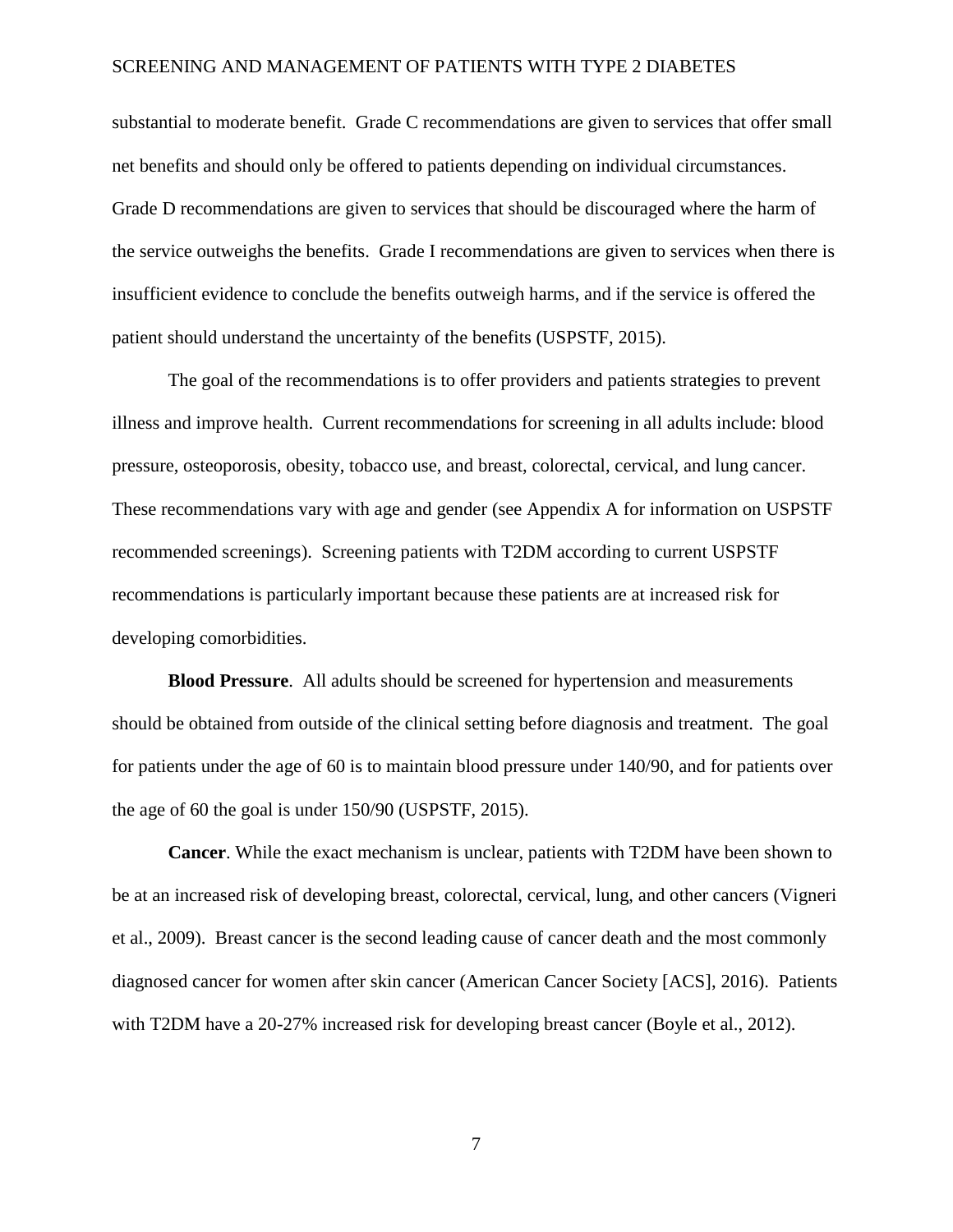Breast cancer screening is recommended every 1-2 years for all women age 50-74 (USPSTF, 2016).

Cervical cancer was once a leading cause of cancer death for women; however, with the increase in screening, the death rate has decreased by more than 50% (ACS, 2016). Cervical cancer screening is recommended every three years for women ages 21-65 with cytology or for women ages 30-65 every five years with combination cytology and human papillomavirus testing (USPSTF, 2012).

Colorectal cancer is the third leading cause of cancer deaths (ACS, 2016). Patients with T2DM have a 1.3-fold increased risk for colorectal cancer compared to the general population (Paul et al., 2015). Colorectal cancer screening is recommended starting at age 50 and continuing until age 75, or sooner for those with other risk factors such as family history (USPSTF, 2016).

Lung cancer is the leading cause of cancer death for men and women (ACS, 2016). The detection and treatment of early stage lung cancer can decrease morbidity and mortality. Screening is recommended for adults age 55-80 with a 30 pack-year smoking history. Counseling for tobacco cessation is the most important intervention for prevention of lung cancer (USPSTF, 2013).

**Osteoporosis.** Patients with T2DM are at increased risk of an osteoporosis-related fracture and should be screened and offered treatment to reduce this risk (Hamann et al., 2012). Women age 65 and older and younger women with increased risk factors should be screened for osteoporosis using dual-energy x-ray absorptiometry of the hip and lumbar spine. Other factors associated with increased risk for osteoporosis include smoking, alcohol use, and personal and parental history of fracture (USPSTF, 2011).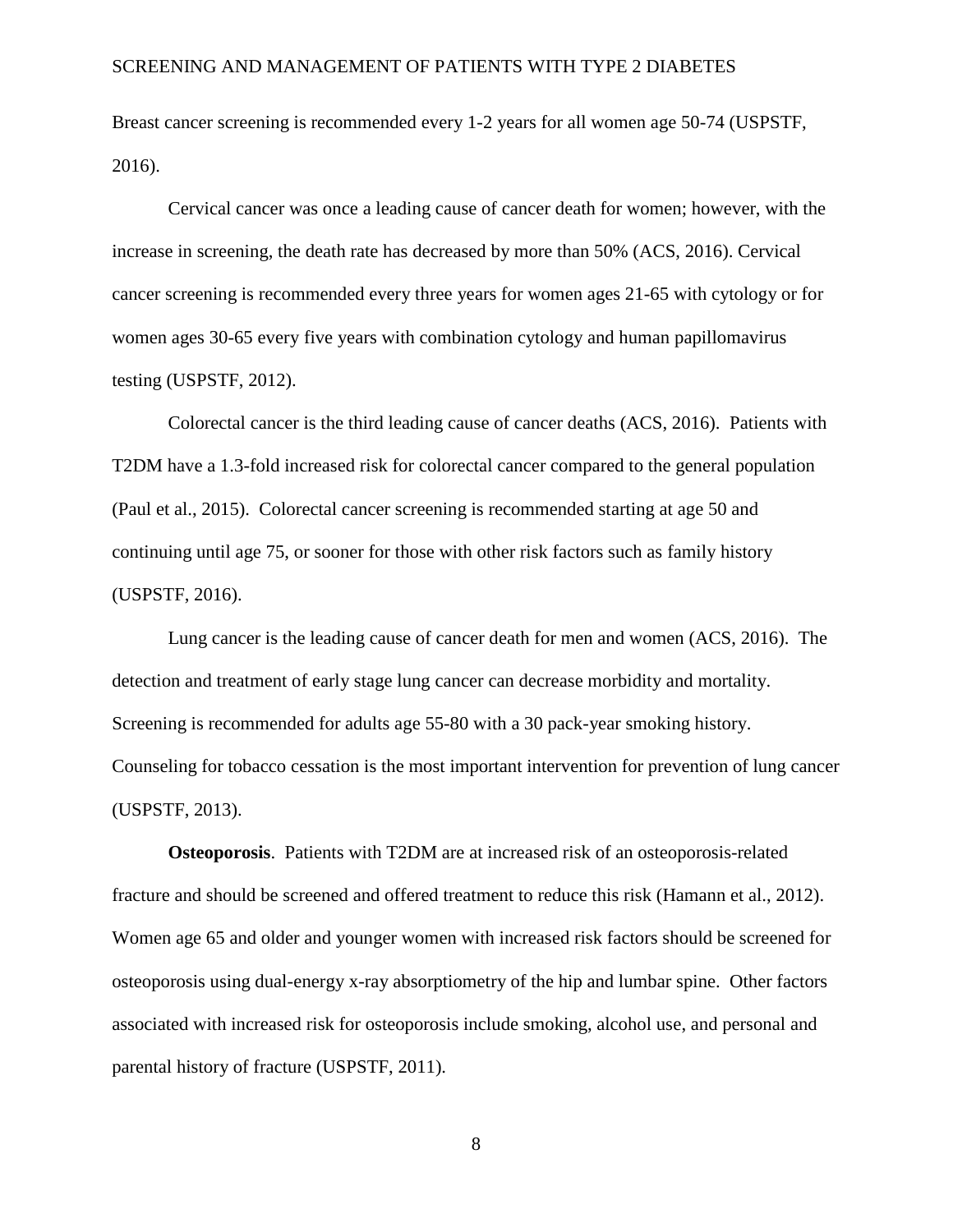**Obesity**. Obesity management can delay progression of T2DM and improve glycemic control (ADA, 2015). Obesity screening using body mass index (BMI) should be calculated regularly. Patients with a BMI >30 should be counseled by their primary care provider to include comprehensive weight management strategies. Also, referral to a nutritionist, an exercise therapist, a behavioral therapist or weight management programs have been found to be effective strategies (USPSTF, 2012).

**Tobacco Use**. Patients with T2DM who smoke are at higher risk for kidney disease, blindness, and circulatory complications leading to amputations (U.S. Department of Health and Human Services, 2014). All adults should be screened for tobacco use. Patients who do use tobacco should be advised to stop and provided behavioral interventions and pharmacotherapy for cessation (USPSTF, 2015).

#### **Healthy People 2020**

Many of the ADA and USPSTF recommendations have Healthy People 2020 (HP2020) goals set to increase the proportion of patients that are screened (see Appendix B for information on the national screening goals). HP2020 sets 10-year national objectives for improving the health of all Americans. It has established benchmarks and monitors progress of these objectives. The objectives are made in an effort to increase collaboration among healthcare providers, empower individuals to make informed health decisions, and measure the impact of prevention activities. The national rates for screening of preventive services fall below the target rate for all of the ADA and USPSTF recommended preventive screenings (HP2020, 2016).

### **Center for Medicare and Medicaid Services**

In 2017, the Center for Medicare and Medicaid Services (CMS) will implement the Quality Payment Program that is part of the Medicare Access and CHIP Reauthorization Act of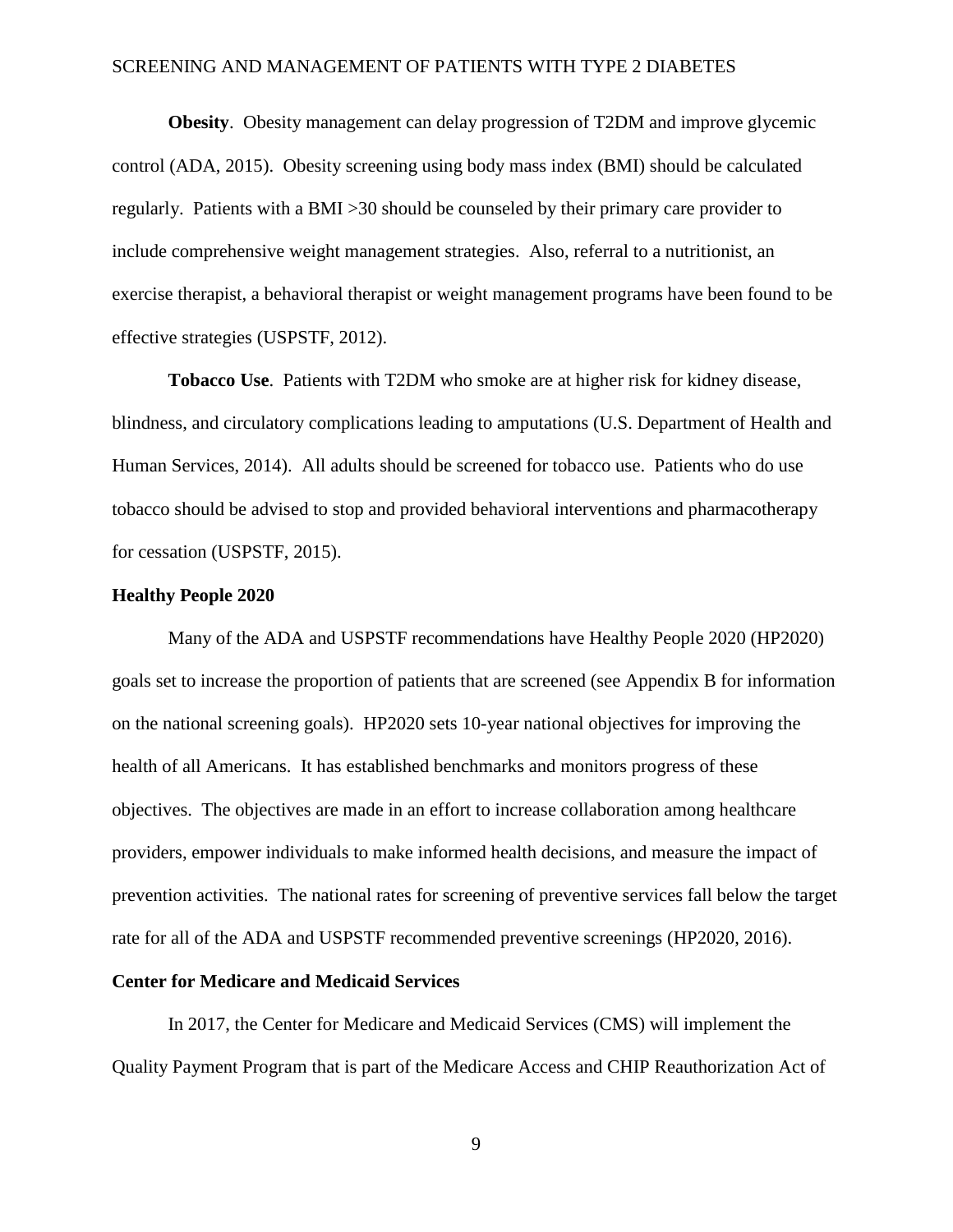2015 (MACRA). This payment program will affect how providers will be reimbursed for the quality of services provided. The new payment model will replace previous reporting programs (i.e. Meaningful Use, Physician Quality Reporting System, and Value-Based Payment Modifier) but will continue to use similar measures of performance as used in the previous programs. Based on the quality of care provided in 2017, the program will use positive, neutral, or negative payment adjustments from 4% in 2019 up to 9% in 2022. Providing preventive services and evidence-based management of chronic conditions is key to this payment model, in an effort to improve the care and outcomes for patients (CMS, 2016).

### **Study Purpose**

The incidence of T2DM continues to increase every year, and it is of the utmost importance to improve outcomes for patients and decrease costs associated with complications and comorbidities. The purpose of this study was to evaluate preventive screening practices and adherence to guidelines for patients with T2DM as recommended by the ADA and USPSTF in the primary care setting. The HP2020 rates were used as a benchmark for data comparison. The specific objectives were to:

1. Determine the percentage of patients who received ADA recommended screenings and preventive services, including: hemoglobin A1C, cholesterol, kidney function, foot exams, eye exams, influenza and pneumococcal vaccinations, and medications to decrease cardiovascular risk (i.e. statin, aspirin, ACE, or ARB).

2. Determine the percentage of patients who have received USPSTF recommended screenings, including: blood pressure, cholesterol, osteoporosis, obesity, tobacco use, and cancer screenings as appropriate for age and gender.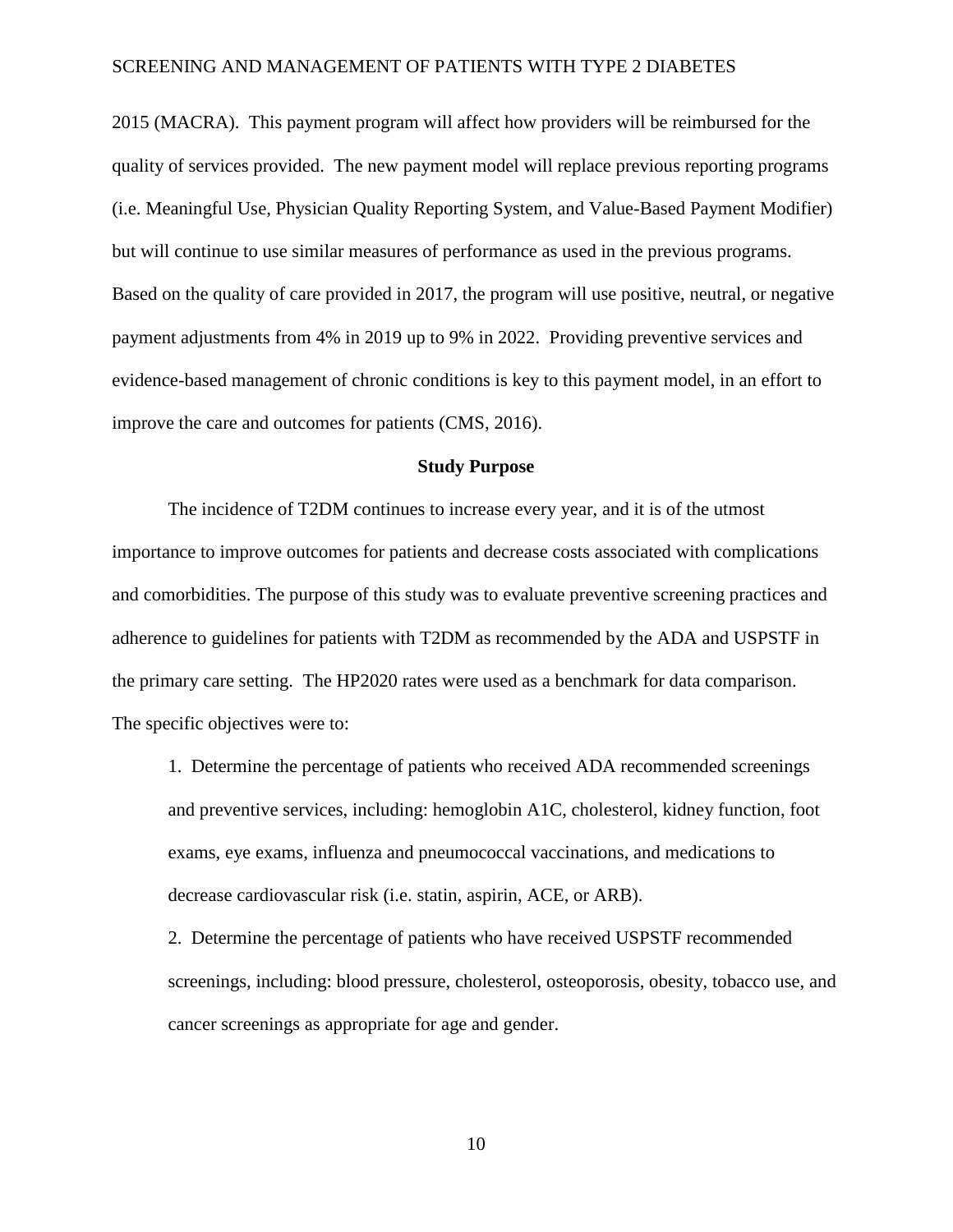3. Determine if the proportion of patients to receive the recommended screenings met the HP2020 established benchmarks.

### **Methods**

### **Study Design and Setting**

A retrospective electronic medical record (EMR) review of 100 medical records was conducted to assess the percentage of patients with T2DM who received preventive screening measures according to national guidelines. The setting of the study was a rural primary care practice affiliated with a large healthcare system in a Midwestern city. This healthcare system includes five hospitals, 27 primary care practices, 13 urgent care centers, and many specialty offices. The screening rates at the practice site were compared to national benchmarks set by HP2020.

#### **Study Population**

The inclusion criteria consisted of patients from the ages of 18 to 89. All patients had a diagnosis of T2DM using International Classification of Diseases (ICD) codes (see Table 1 for list of ICD codes used for inclusion). All office visits were for routine follow-up care for diabetes from January 1, 2015 to December 31, 2015. There were no exclusion criteria.

#### **Study Procedures**

Permission for this study was obtained from the University of Kentucky's Institutional Review Board (IRB) and the Norton Healthcare Office of Research Administration (NHORA). Data collection began following IRB approval and included a retrospective electronic medical record review. No identifying information was obtained from patient records or reported in the record review. Only the Principal Investigator (PI) of the project had access to the data collected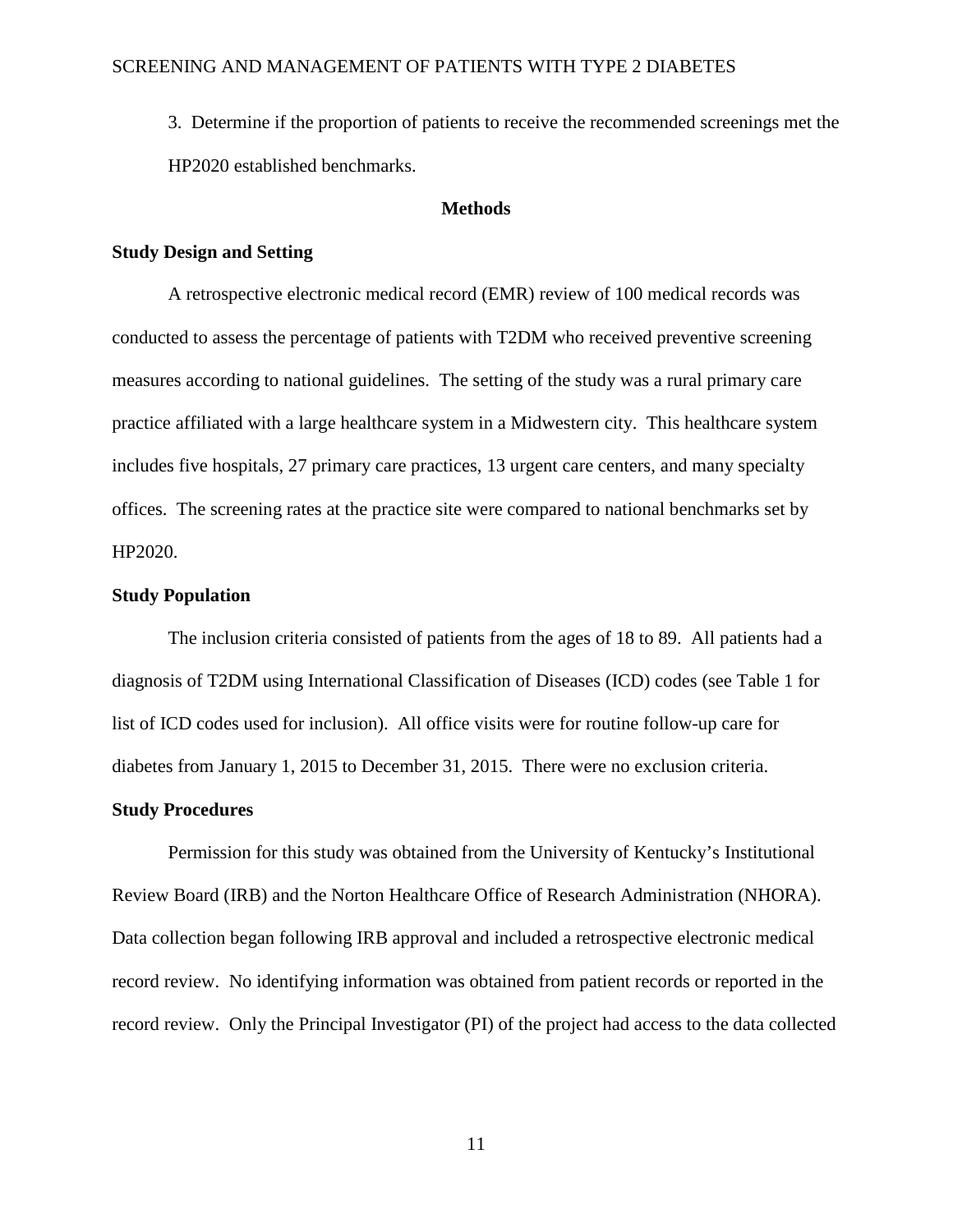from the EMR review. A request for waiver of informed consent was requested because this study used existing patient medical records.

Medical records meeting inclusion criteria were identified by generating an electronic report. Systematic sampling started with the third medical record and included every third medical record until 100 medical records were selected. Each medical record was assigned a study number. A cross-walk table of the study numbers and their correlated medical record numbers was kept in a separate spreadsheet not available to anyone other than the PI. The records were kept in a personal password protected computer.

The record review and data collection were completed during August 2016. To evaluate screening recommendations and services provided, data collected included documentation of A1C, cholesterol, kidney function, foot exams, eye exams, vaccinations, medications to decrease cardiovascular risk, cancer screenings, blood pressure, obesity, tobacco use, and osteoporosis screening. Patient demographic data collected included age, insurance coverage, gender, and ethnicity.

### **Data Analysis**

The de-identified data collected by the PI was entered into an Excel spreadsheet and exported to Statistical Package for the Social Sciences (SPSS) software for statistical analysis. Descriptive statistics including frequencies and means were used to assess demographics and screening recommendations. Screening rates for this practice were compared to national rates and target goals set by HP2020.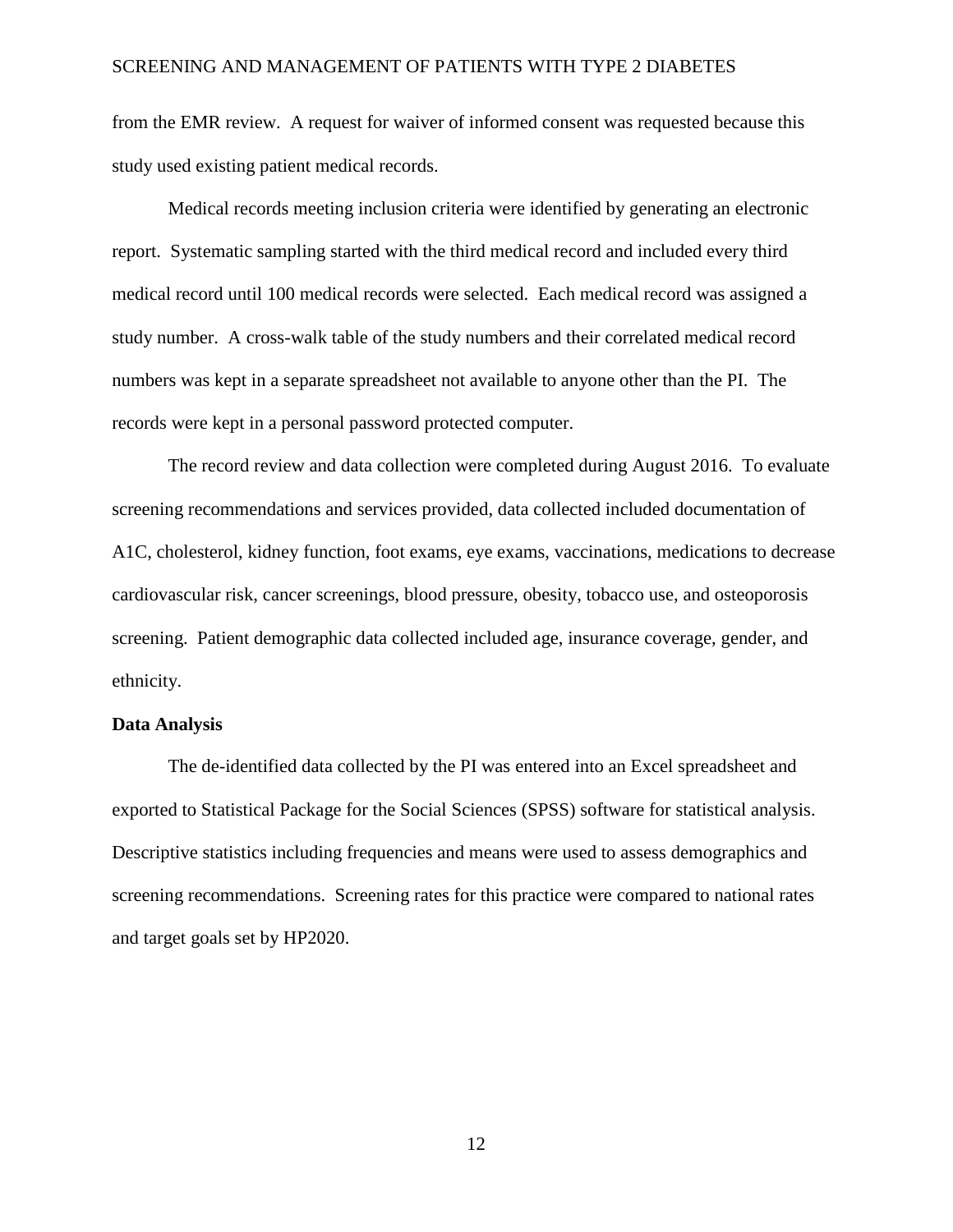#### **Results**

### **Sample Characteristics**

Demographics were analyzed to understand the characteristics of the randomly selected medical records (see Table 2). Of the 100 records selected for review, 51 (51%) were female patients and 49 (49%) were male patients. Age ranged from 29 to 88 with a mean age of 60 (SD 11.21). Seventy-nine percent were Caucasian, 15% were African American, and 6% were of other ethnicities. The majority of patients (56%) had Medicare or Medicaid insurance, 40% had private insurance, and 4% had other insurance plans.

### **ADA and USPSTF Recommended Screenings**

The ADA and USPSTF screenings were evaluated to determine the percentage of patients meeting the national guidelines (see Table 3).

**Obesity**. Body mass index (BMI) was calculated on all patients at each visit in the medical record. BMI ranged from 18.7 to 59.5 with a mean BMI of 34.3 (SD 7.38). According to BMI results, 76% were obese with a BMI greater than 30 and 19% were extremely obese with a BMI over 40. Of those with obesity, only 16 patients (21%) had a diagnosis of obesity in their medical record.

**Smoking status**. All patients had documentation of screening for smoking status and 19% of patients were current tobacco users.

**A1C**. A1C levels were drawn on all patients at least once during 2015 and 77% of patients had A1C levels drawn two or more times during the year. The A1C levels ranged from 4.9 to 14.2 with an average of 7.7 (SD 2.0).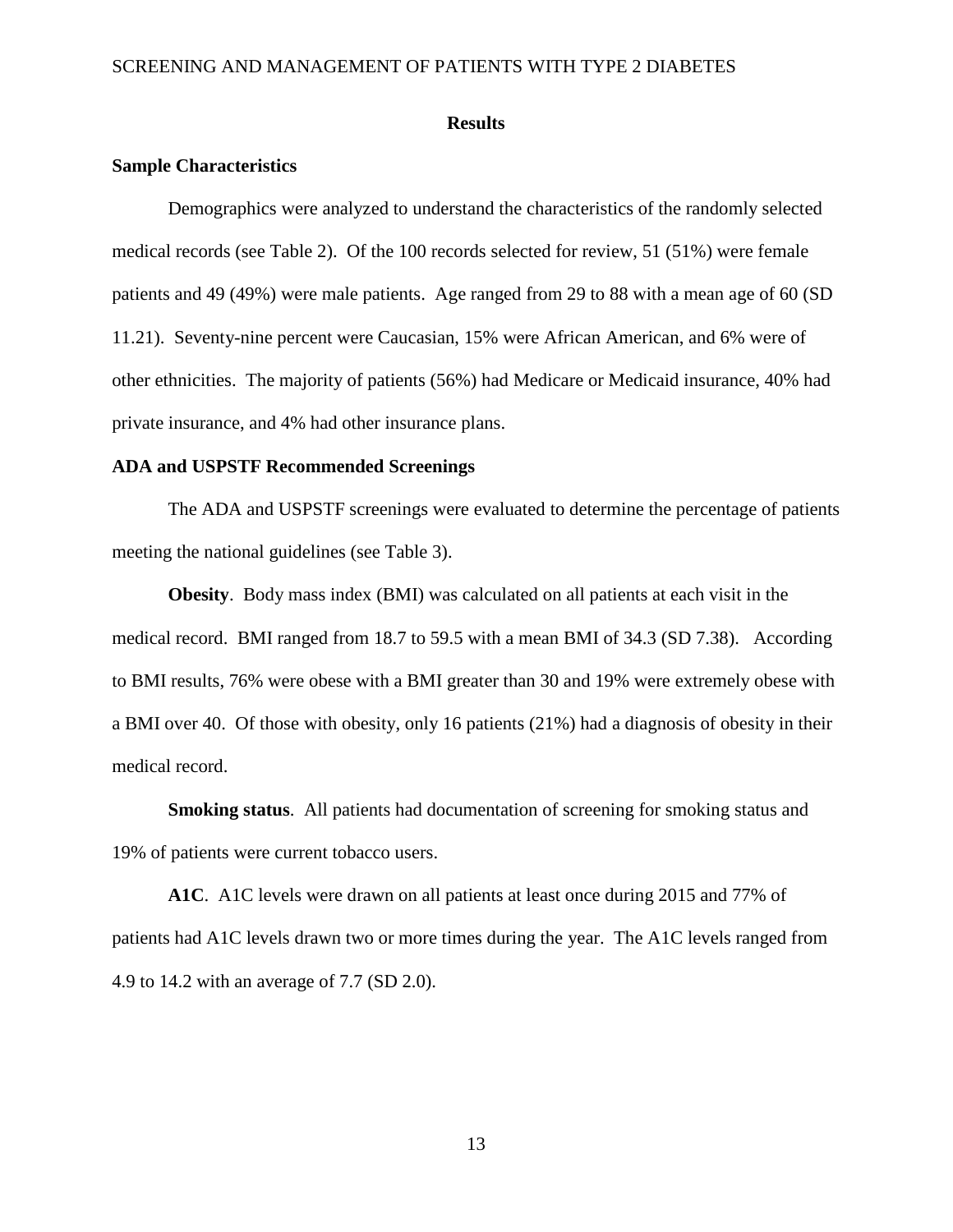**Kidney Function**. Ninety-five percent of patients received screening of glomerular filtration rate and urinalysis to evaluate microalbuminuria. This study did not evaluate abnormal results for kidney function.

**Cholesterol**. Cholesterol levels were obtained taken on all patients except one (99%). Seventy-six percent of patients had a diagnosis of hyperlipidemia. Eighty-one percent of patients were prescribed medications for hyperlipidemia. Seventy-five percent of patients were specifically treated with a statin medication as recommended by the ADA.

**Blood Pressure**. Blood pressure was measured on all patients. Eighty-four percent of patients had a diagnosis of hypertension and 90% of patients were prescribed medications for hypertension. Seventy-six percent of patients were prescribed an ACE or ARB as recommended by the ADA. Twenty-four percent of patients had an elevated blood pressure reading recorded in their record.

**Foot and Eye Exams**. Only 53% of patients had documentation of having a foot exam and 54% had documentation of an eye exam.

**Vaccinations**. Forty-three percent of patients received the flu vaccination. Of the 64 patients between the age of 18 to 64, nineteen patients (29.7%) received the pneumococcal vaccination. Of the 36 patients age 65 and older, twenty-six patients (72.2%) received the pneumococcal vaccine.

**Cancer and Osteoporosis Screening**. Thirty-nine women met the criteria for breast cancer screening and 29 women (74%) received appropriate exams. Eighty-one patients met the criteria for colorectal cancer screening and 51 patients (63%) received appropriate screening. Thirteen patients met criteria for lung cancer screening and four patients (30.8%) received appropriate screening. Twenty-eight women met the criteria for cervical cancer screening and 13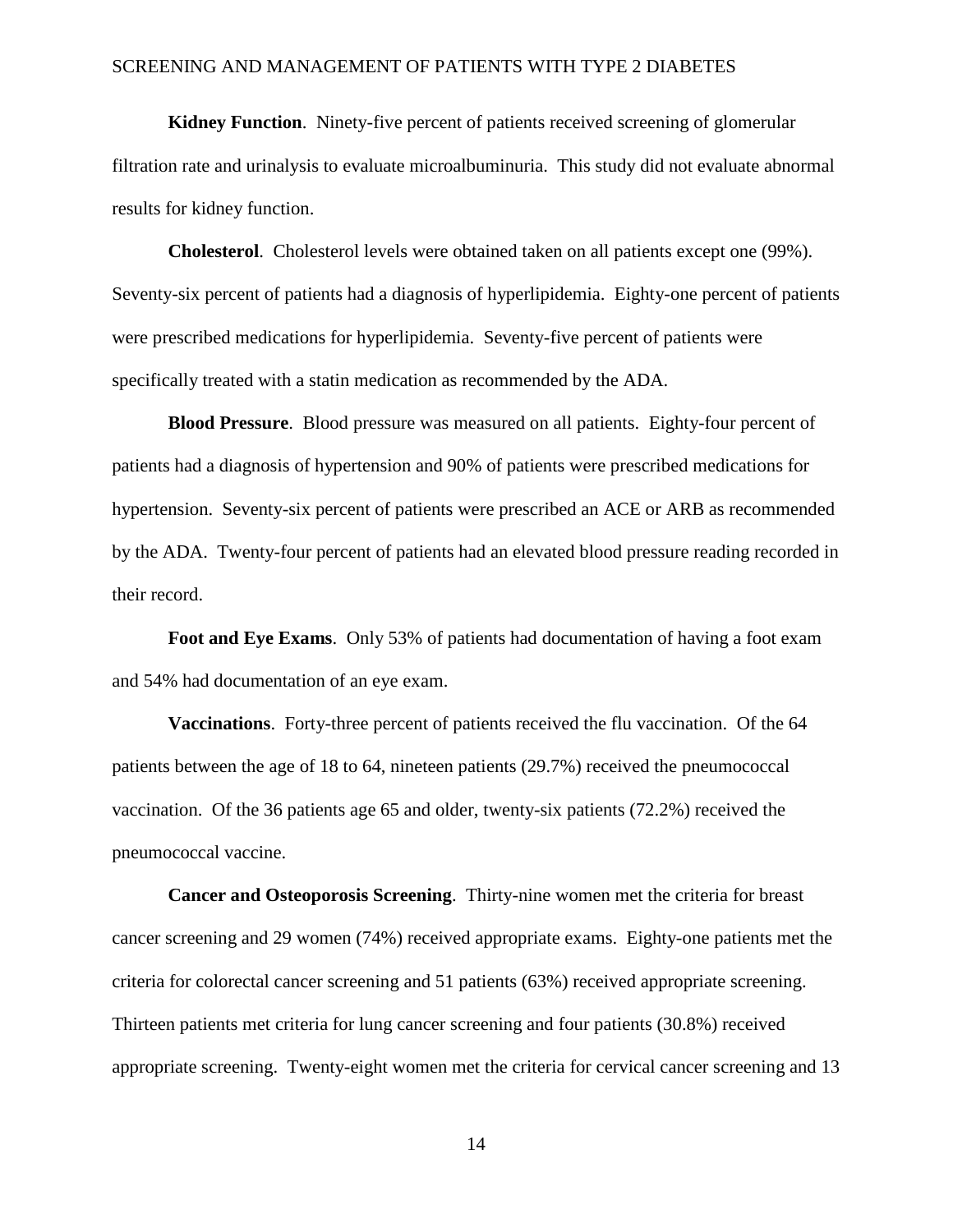patients (46.4%) received appropriate screenings. Twenty-five patients met the criteria for osteoporosis screening and 20 women (80%) received appropriate screening.

#### **Discussion**

The purpose of this study was to determine if specific preventive screening practices were documented for patients with T2DM and if ADA and USPSTF guideline recommendations were implemented. This study provided insight into the preventive screening practices and implementation of ADA and USPSTF recommendations for patients with T2DM. This study did not address lack of provider recommendation, patient nonadherence, or changes in treatment related to abnormal screening findings.

At this practice site, the results demonstrated that some of the ADA and USPSTF recommendations exceeded national and HP2020 goals while other goals fell short (see Appendix B). ADA screening recommendations that met or exceeded HP 2020 goals included A1C measurements twice per year, cholesterol, and kidney function. USPSTF screening recommendations that met or exceeded HP2020 goals included obesity, blood pressure, and tobacco use. ADA and USPSTF screening rates that did not meet HP2020 goals included all cancer screenings, osteoporosis, vaccinations, and foot and eye exams.

Screening rates that exceeded HP2020 goal rates could be in part related to the use of an EMR that utilizes clinical decision support tools (CDST). The use of EMRs with CDSTs has been shown to increase preventive services in the primary care setting (Friedman et al., 2016). This healthcare system implemented the EMR system, EPIC, in 2012 in their primary care practices. EPIC uses CDSTs that use best practice advisories for providers that auto-populate screening recommendations. The CDSTs are integrated into EPIC to identify patients due for preventive screenings. The CDSTs also have flowsheets for chronic diseases such as T2DM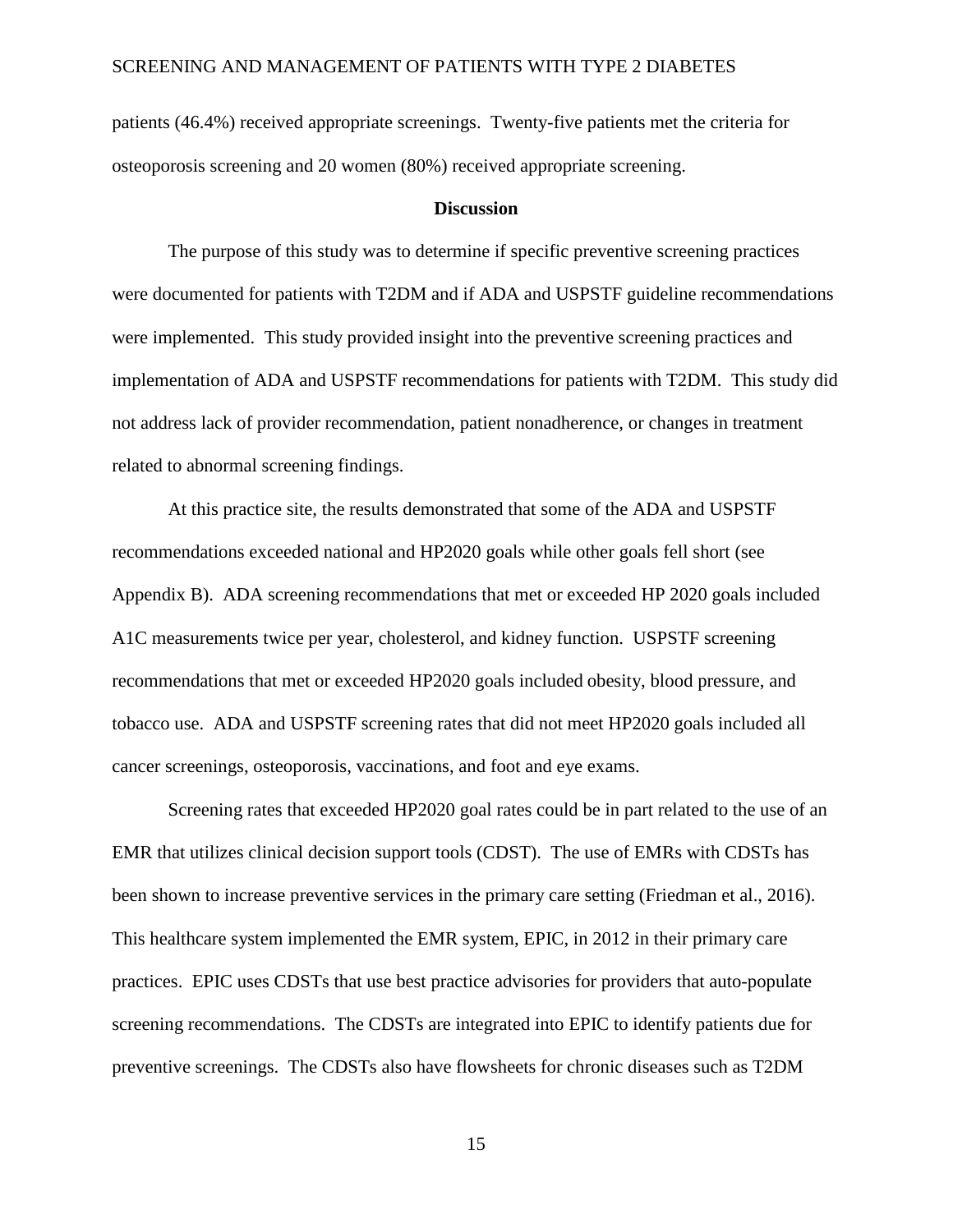with checklists of condition-specific recommendations. However, providers must use the CDSTs and patients must adhere to the recommendations for screening rates to improve.

Of the screenings that exceeded HP2020 goals, this healthcare system currently has practices in place to implement some of these measures on a routine basis. Tobacco, obesity, and blood pressure screenings are obtained at each visit. It was noted that more patients were taking antihypertensive medications than had an ICD-9 diagnosis of hypertension. This could be related to patients taking ACE or ARB for kidney protection, or lack of documentation of the diagnosis code. Other measures that exceeded HP2020 goals included A1C, cholesterol, and kidney function. These rates could be higher related to the use of the CDST for chronic diseases.

Screening rates that did not meet the HP2020 goals could be related to documentation practices. Screenings were documented in various locations of the medical record to include the health maintenance section, visit encounter note, or other areas. For instance, colon cancer screenings were listed in the health maintenance section of some records and in some cases they were not documented at all, only scanned into a media tab; this could lead to falsely lower rates of screening.

Cervical cancer screening fell below the target and national average in this study. The low cervical cancer screening rates could be related to patients having the exam done at a specialist office or not meeting requirements (e.g. having had a hysterectomy), and providers not documenting this appropriately in the record. Foot exams also fell below the target and national averages. Low rates for foot exams could be related to documentation practices, as some providers documented this exam in the health maintenance section, while other providers included this exam in their visit encounter note.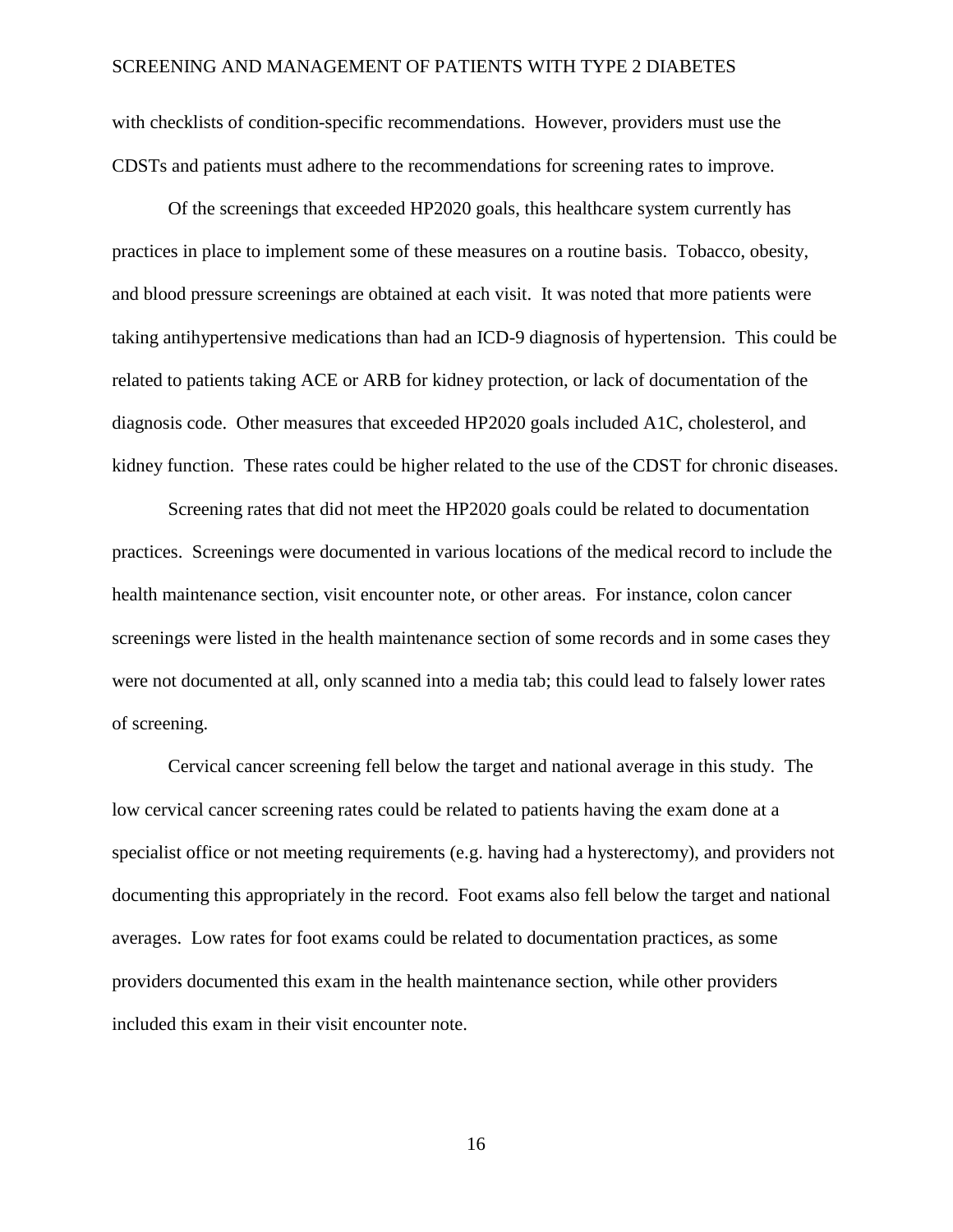Additionally, this study did not assess patient factors associated with low screening rates. Research indicates that patient non-adherence to provider recommendations accounts for 40% to 70% of missed preventive services (Martin et al., 2005). Factors that affect patient adherence to provider recommendations include health beliefs, literacy, costs, and patient-provider relationship (Martin et al., 2005).

### **Limitations**

The study was a retrospective medical record review and can only be used to identify gaps in the preventive screening rates of patients with T2DM. Study limitations include small sample size (*N*=100) from one primary care office, lack of diversity of patients, and the location of the practice. These limitations limit the study results from being generalizable to other primary care offices.

The current EMR was implemented shortly before this study was conducted. The providers had previously used paper medical records and might not have been as familiar with documenting in the EMR or using the CDST available. In addition, this study only considered documented screenings and did not assess for lack of provider recommendation or patients that did not adhere to recommendations.

#### **Recommendations**

Recommendations for future studies include further investigation of preventive screening practices of patients with T2DM in the primary care setting. For study results to be more generalizable to other practices in this healthcare system, studies should include offices throughout the region and include a larger, more diverse sample. To improve screening rates at this practice site, future studies should incorporate provider and patient surveys or focus groups to determine other barriers to preventive screenings.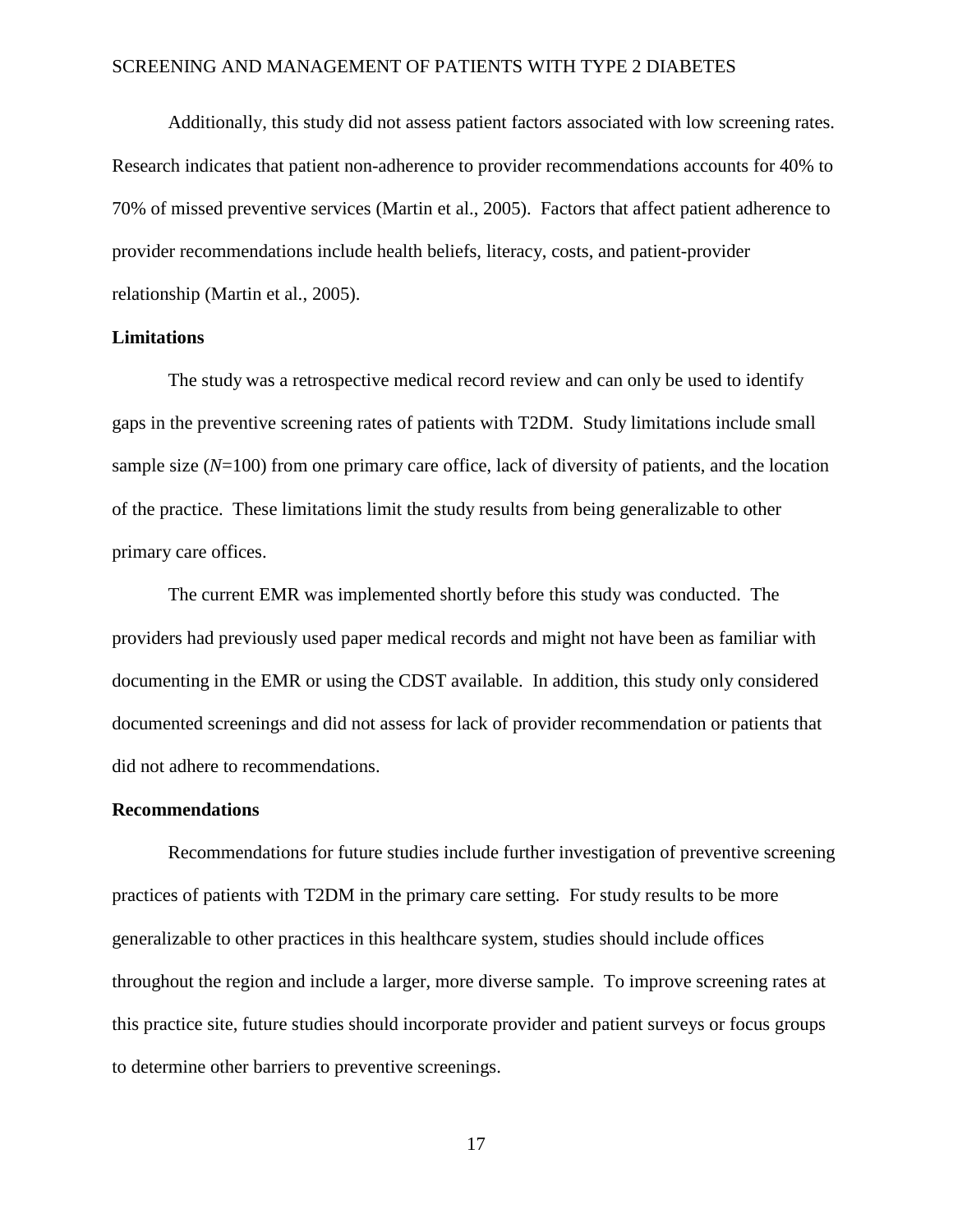Interventions to improve screening rates should focus on increasing provider recommendations and improving patient adherence. Interventions to improve provider recommendations should include education of the guideline recommendations and CDST available on the EMR. Provider education may lead to a more uniform patient record amongst providers improving documentation and screening rates. Interventions to improve patient adherence should include patient reminders such as letters, postcards, or telephone calls. Letters sent as reminders to patients have been shown to be an effective method for increasing cervical cancer screening (Hitzeman & Xavier, 2012).

Patient education on the importance of preventive screenings is another key intervention that could lead to improved screening rates. Printed education is currently provided to patients at the end of each visit on an after-visit summary (AVS). The AVS includes educational material related to the visit diagnosis and can be individualized by providers. Preventive screening reminders and related information could be added to the AVS.

Patient education can also be done one-on-one with the provider or other office staff such as nurse navigators. Nurse navigators are being integrated into many of the primary care practices in this particular healthcare system, including the study practice site. The nurse navigators collaborate with the patient's care team to provide education and support services as needed.

Additionally, the majority of appointments in this study were scheduled as a chronic visit follow-up appointment. Providers have limited time to see each patient and can be overwhelmed by the chronic condition, comorbidities, screening and treatment needs of the patient with T2DM (Piette & Kerr, 2006). This leaves providers to prioritize services and defer some services to future visits (Yarnell et al., 2003). Scheduling appointments specifically for annual wellness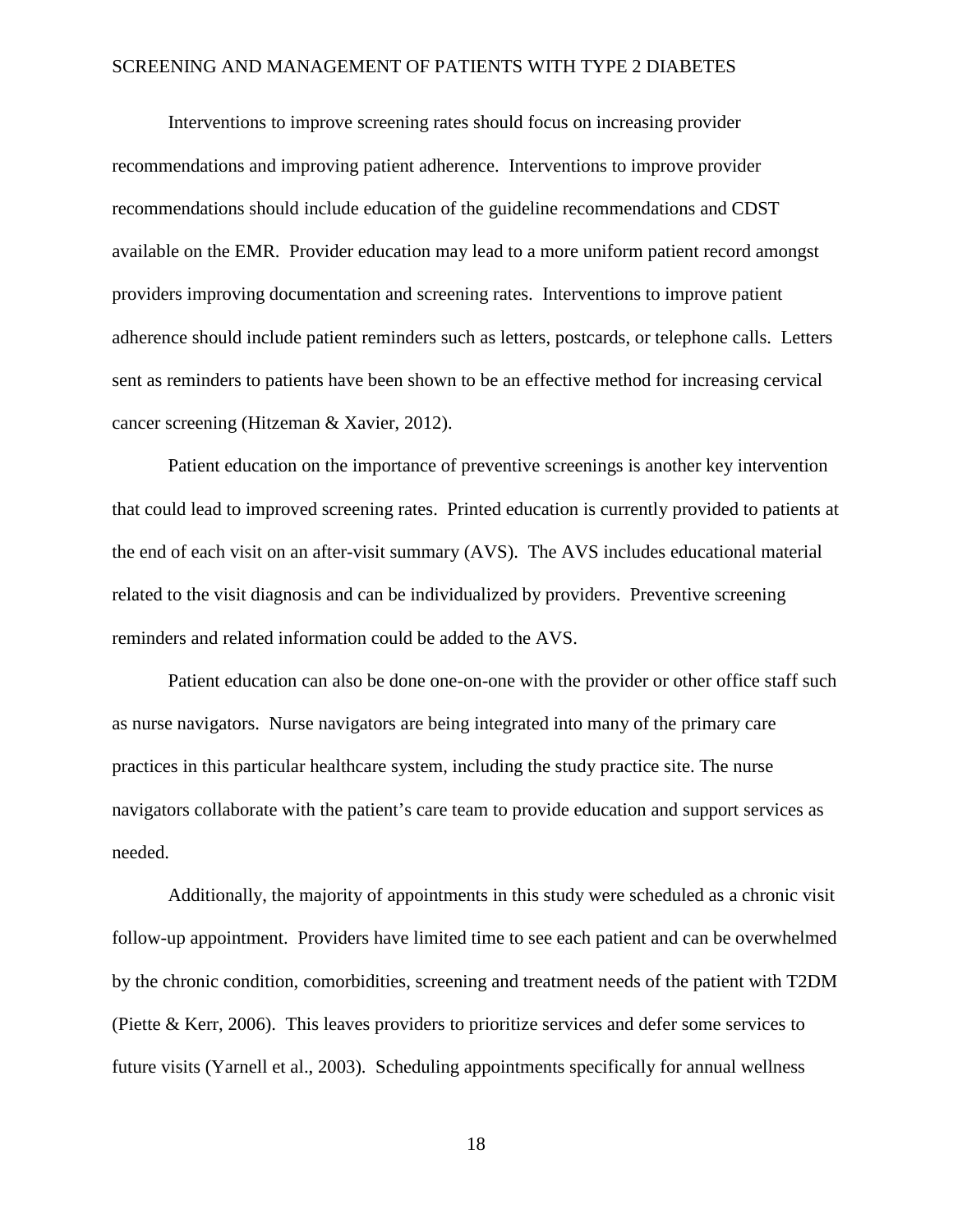visits could provide time to address preventive screenings. Future research is recommended to determine if adding these interventions would lead to improved screening rates.

### **Conclusion**

T2DM is one of the leading health concerns for this nation. This serious health concern can lead to costly complications and comorbidities. Primary care providers are in a key position to help patients make informed decisions with regard to recommended screenings. Current guidelines recommend screening to prevent illness and improve health for patients with T2DM. The new CMS payment models will require preventive services as part of reimbursement.

The purpose of this study was to gain a better understanding of the current practices associated with screening recommendations for patients with T2DM in a primary care setting. While some areas of screening were above national goals, there were many areas where the goals were not being met. Further research is needed to identify gaps in preventive screening recommendations in the primary care setting. Identifying gaps and implementing interventions to improve screening of patients with T2DM will lead to improved outcomes and decreased costs.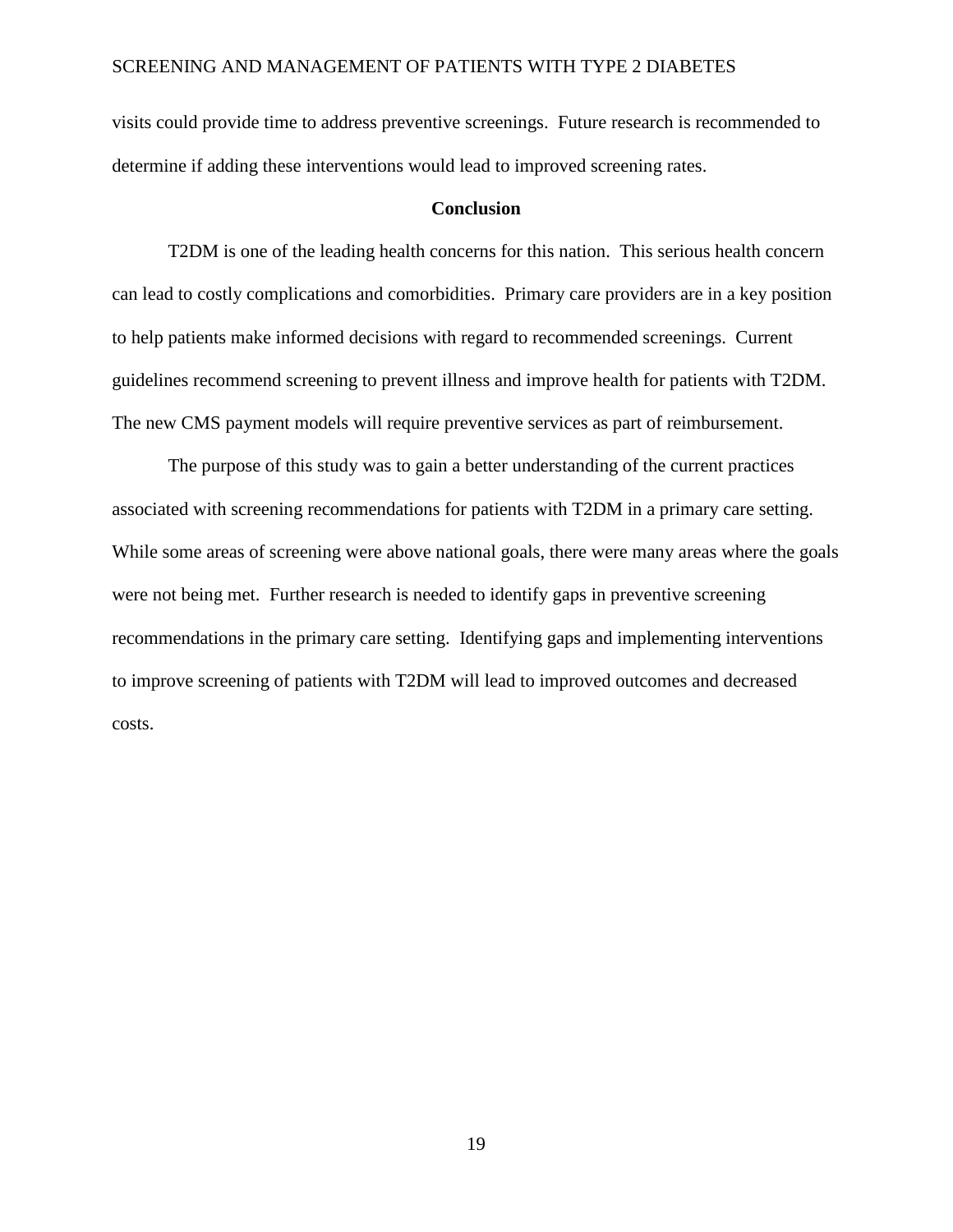#### References

- American Association of Clinical Endocrinologists (AACE). (2016). Management of common comorbidities of diabetes. Retrieved from http://outpatient.aace.com/type-2-diabetes/ management-of-common-comorbidities-of-diabetes.
- American Cancer Society. (2016). Key statistics for cancer. Retrieved from http://www.cancer.org/cancer
- American Diabetes Association, (1995-2014). Statistics about diabetes. Retrieved from http://www.diabetes.org/diabetes-basics/statistics.
- American Diabetes Association, (2015). Standards of medical care in diabetes. *Diabetes Care*. 38(11). Retrieved from http://care.diabetesjournals.org/content/38/Supplement\_1/S4.full.
- Boyle, J., Thompson, T., Gregg, E., Barker, L., and Williamson, D. (2010). Projection of the year 2050 burden of diabetes in the US adult population: dynamic modeling of incidence, mortality, and prediabetes prevalence. Retrieved from http://www.ncbi.nlm.nih.gov/pubmed/20969750.
- Boyle, P., Boniol, A., Koechlin, C., Robertson, F., Valentini, K., Coppens, L., Fairley, T., Zheng, Y., Zhang, M., Pasterk, M., Smans, M., Curado, P., Mullie, S., Gandini, M., Bota, G., Bolli, J., Rosenstock, J., Autier, P. (2012). Diabetes and breast cancer risk: A metanalysis. *British Journal of Cancer*. 107(9). 793-803.
- Centers for Disease Control and Prevention. (2012). Trends in diabetes and risk factors, 2004 to 2012. Retrieved from http://www.cdc.gov/diabetes/atlas/obesityrisk/21/atlas.html.
- Centers for Disease Control and Prevention. (2013). Preventive health care. Retrieved from http://www.cdc.gov/healthcommunication/toolstemplates/entertainment/tips/ preventivehealth.html.
- Centers for Medicare and Medicaid Services, (2016). The quality payment program overview fact sheet. Retrieved from https://qpp.cms.gov/docs/Quality\_Payment\_Program\_ Overview\_Fact\_Sheet.pdf
- Centers for Medicare and Medicaid Services, (2016). CPC+ practice care delivery requirements. Retrieved from https://innovation.cms.gov/Files/x/cpcplus-practicecaredlvreqs.pdf.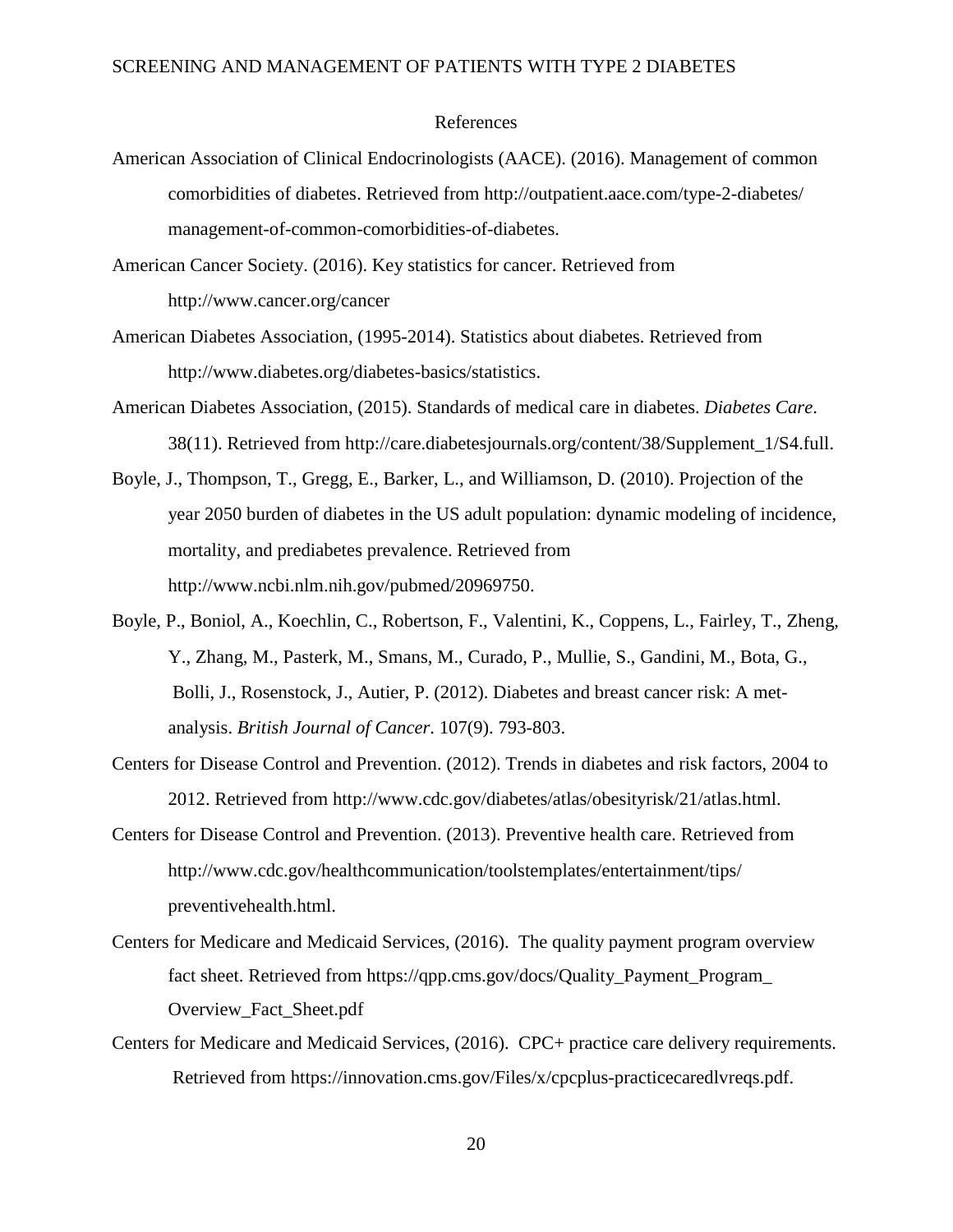- Chen, Jing. (2014). Diabetic nephropathy: Scope of the problem. *Diabetes and Kidney Disease*. doi: 10.1007/978-1-4939-0793-9\_2
- Eeg-Olofsson, K., Zethelius, B., Gudbjornsdottir, S., Eliasson, B., Swvensson, A., and Cederholm, J. (2016). Considerably decreased risk of cardiovascular disease with combined reductions in HbA1c, blood pressure and blood lipids in type 2 diabetes: Report from the Swedish National Diabetes Register. *Diabetes and Vascular Disease Research*. 13(4). 268-277.
- Friedman, A., Howard, J., Shaw, E., Cohen, D., Shahidi, L., and Ferrante, J. (2016). Facilitators and barriers to care coordination in patient-centered medical homes from coordinators' perspectives. *Journal of the American Board of Family Medicine*. 29(1). 90-101.
- Healthy People 2020, (2015). Washington, DC: U.S. Department of Health and Human Services Disease Prevention and Health Promotion. Retrieved from http://www.healthypeople.gov/2020/topics-objectives/topic/diabetes/objectives.
- Hitzeman, N., and Xavier, E. (2012). Intervention to increase cervical cancer screening rates. *American Family Physician*. 85(5). 443-445.
- Hamann, C., Kirschner, S., Gunther, K., and Hofbauer, L. (2012). Bone, sweet bone-osteoporotic fractures in diabetes mellitus. *Nature Reviews Endocrinology*. 8, 297-305.

Hughes, R. (2002). Peripheral neuropathy. *British Medical Journal*. 324. 466-469.

- Kentucky Diabetes Report, (2015). Retrieved from: http://chfs.ky.gov/NR/rdonlyres/7D367886- 671C-435E-BCF4-B2A740438699/0/2015DiabetesReportFinal.pdf.
- Law, M., Morris, J., and Wald, N. (2009) Use of blood pressure lowering drugs in the prevention of cardiovascular disease: Meta-analysis of 147 randomised trials in the context of expectations form prospective epidemiological studies. *British Medical Journal*. Retrieved from https://www.ncbi.nlm.nih.gov/pmc/articles/PMC2684577/
- Mader, E., Fox, C., Epling, J., Noronha, G., Swanger, C., Wisniewski, A., Vitale, K., Norton, A., and Morley, C. (2016). A practice facilitation and academic detailing intervention can improve cancer screening rates in primary care safety net clinics. *Journal of the American Board of Family Medicine*. 29(5). 533-542.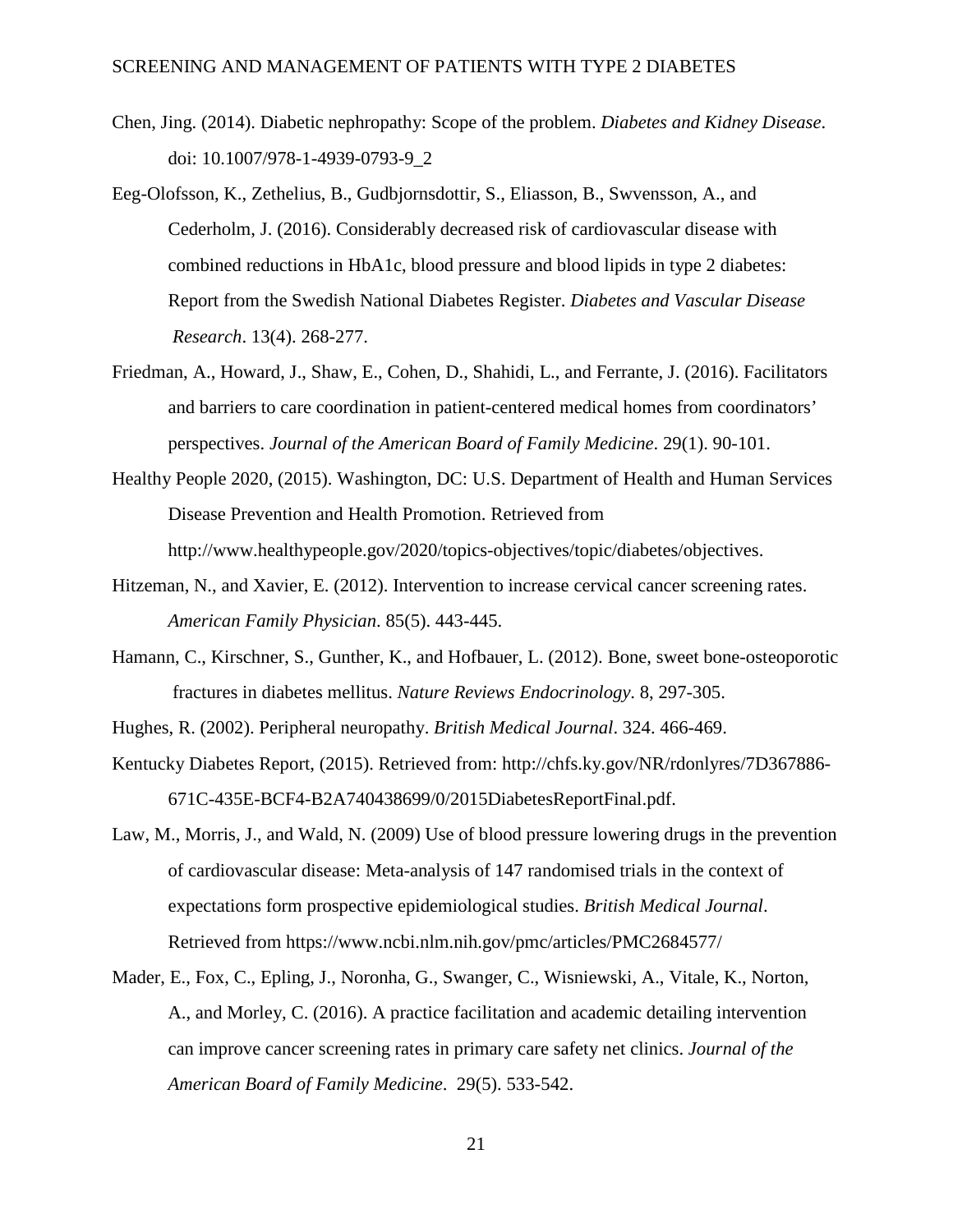- Martin, L., Williams, S., Haskard, K., and DiMatteo, R. (2005). The challenge of patient adherence. *Therapeutics and Clinical Risk Management*. 1(3). 189-199.
- Peeters, P., Bazelier, M., Leufkens, H., and Bruin, M. (2015). The risk of colorectal cancer in patients with type 2 diabetes: Associations with treatment stage and obesity. *Diabetes Care*. 38(3). 495-502.
- Piette, J. and Kerr, E. (2006). The impact of comorbid chronic conditions on diabetes care. *Diabetes Care.* Retrieved from http://care.diabetesjournals.org/content/29/3/725.full.
- Rui, L., Zhang, P., Barker, L., Chowdhury, F., and Zhang, X. (2010). Cost-effectiveness of interventions to prevent and control diabetes mellitus: A systematic review. *Diabetes Care*. 33(8). 1872-1894.
- U.S. Preventive Services Task Force, & United States. (2010). *U.S. Preventive Services Task Force (USPSTF).* Rockville, MD: U.S. Dept. of Health &Human Services, AHRQ.
- U. S. Department of Health and Human Services. (2014). The health consequences of smoking-50 years of progress. A report of the Surgeon General. Executive summary. Retrieved from https://www.surgeongeneral.gov/library/reports/50-years-of-progress/execsummary.pdf
- Vigneri, P., Francesco, F., Sciacca, L., Pandini, G., and Vigneri, R. (2009). Diabetes and cancer. *Endocrine-Related Cancer*. 16, 1103-1123.
- Yarnell, K.; Pollak, K.; Ostbye, T.; Krause, K.; & Michener, J. (2003). Primary care: Is there enough time for prevention? *American Journal of Public Health*. 93(4). 635-641.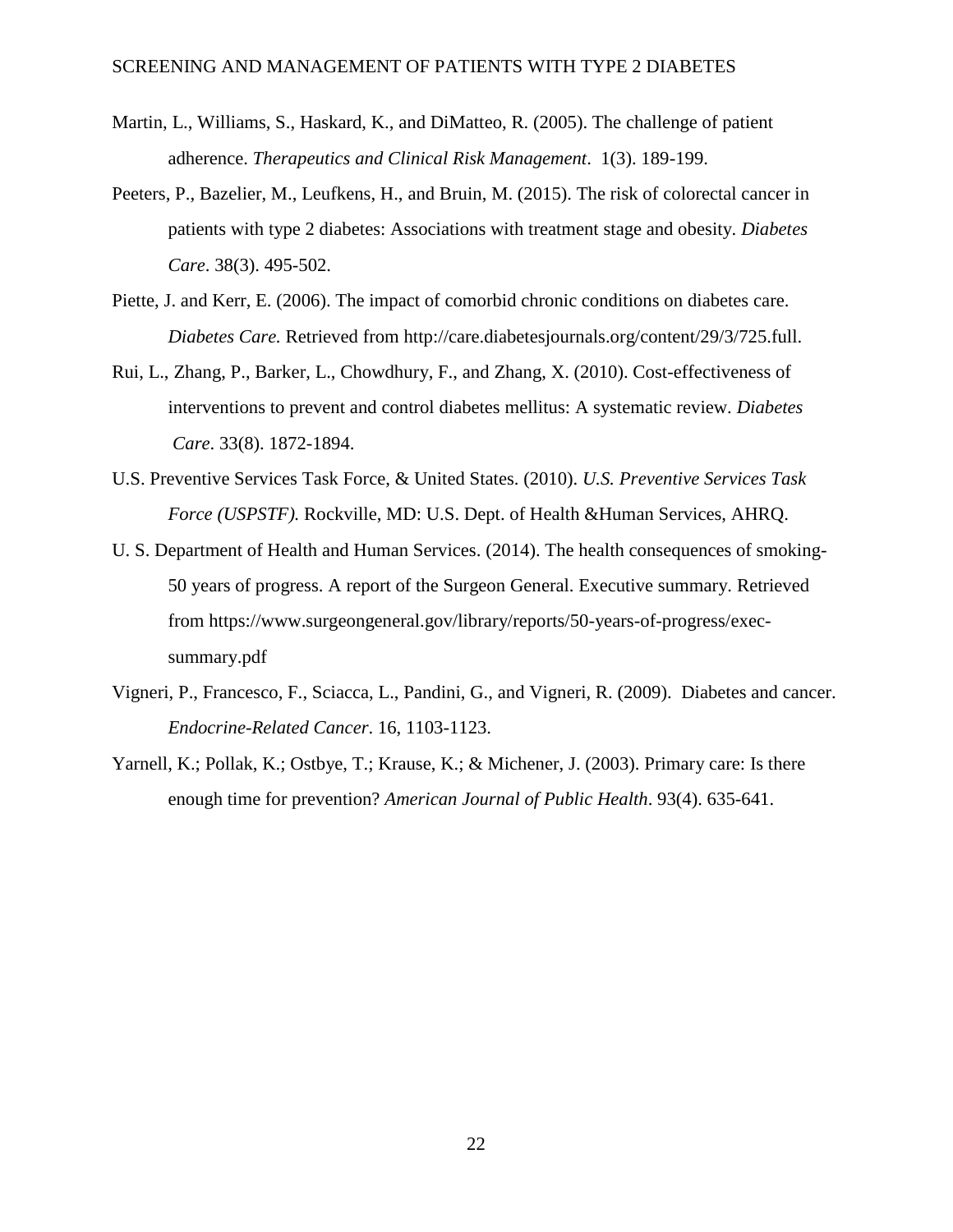# Table 1

*ICD-9 Codes used for Inclusion Criteria*

250.0 Diabetes mellitus without mention of complication 250.00 Diabetes mellitus without complication type 2 or unspecified type not stated as uncontrolled 250.02 Diabetes mellitus without complication type 2 or unspecified type uncontrolled 250.1 Diabetes with ketoacidosis 250.10 Diabetes mellitus with ketoacidosis type 2 or unspecified type not stated as uncontrolled 250.12 Diabetes mellitus with ketoacidosis type 2 or unspecified type uncontrolled 250. 4 Diabetes with renal manifestations 250.40 Diabetes mellitus with renal manifestations type 2 or unspecified type not stated as uncontrolled 250.42 Diabetes mellitus with renal manifestations type 2 or unspecified type uncontrolled 250.5 Diabetes with ophthalmic manifestations 250.50 Diabetes mellitus with ophthalmic manifestations type 2 or unspecified type not stated as uncontrolled 250.52 Diabetes mellitus with ophthalmic manifestations type 2 or unspecified type uncontrolled 250.6 Diabetes with neurological manifestations 250.60 Diabetes mellitus with neurological manifestations type 2 or unspecified type not stated as uncontrolled 250.62 Diabetes mellitus with neurological manifestations type 2 or unspecified type uncontrolled 250.7 Diabetes with peripheral circulatory disorders 250.70 Diabetes mellitus with peripheral circulatory disorders type 2 or unspecified type not stated as uncontrolled 250.72 Diabetes mellitus with peripheral circulatory disorders type 2 or unspecified type uncontrolled 250.9 Diabetes with unspecified complication 250.90 Diabetes mellitus with unspecified complication type 2 or unspecified type not stated as uncontrolled 250.92 Diabetes mellitus with unspecified complication type 2 or unspecified type uncontrolled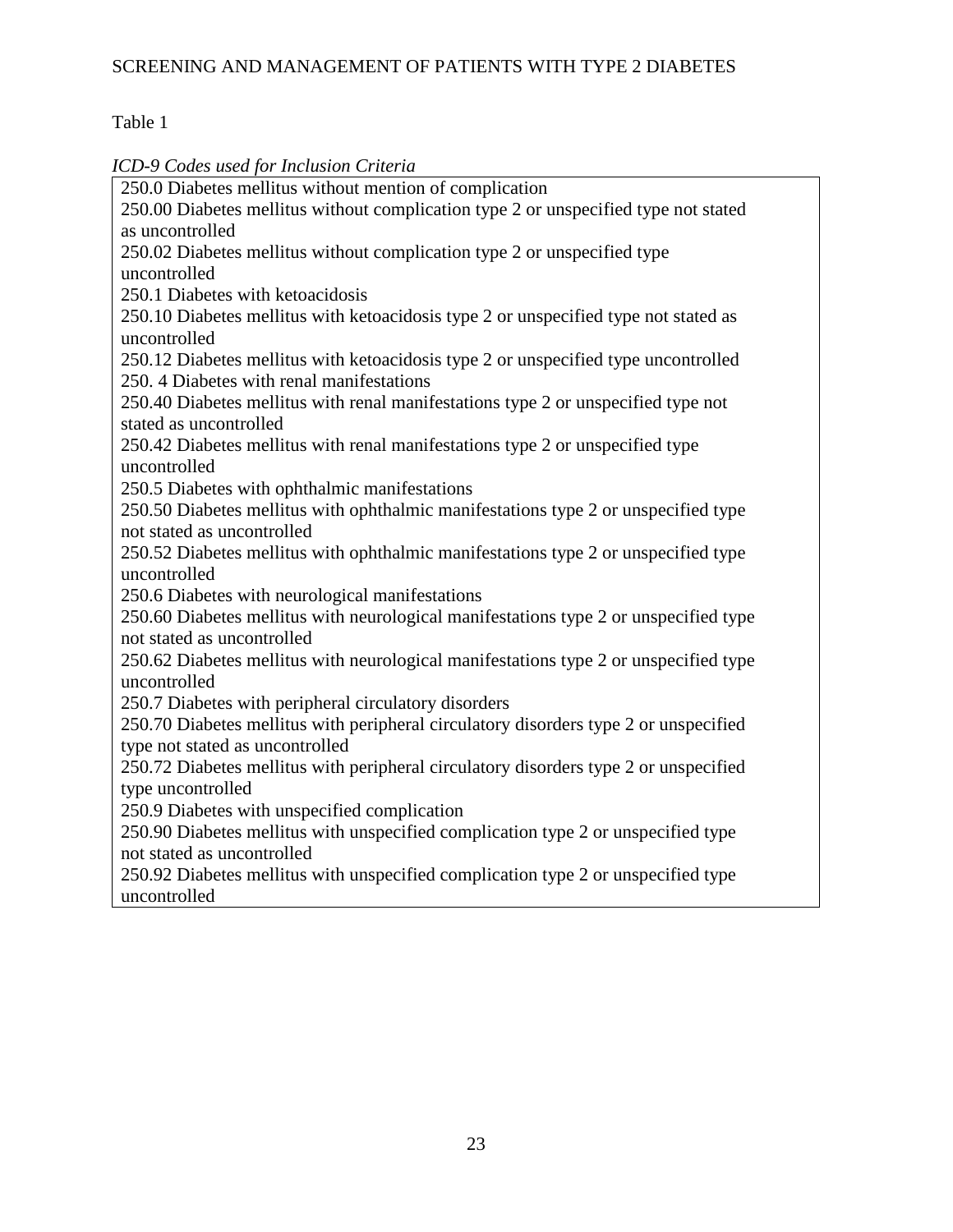### Table 2

*Sample Characteristics* (*N*=100)

| <b>Variable</b>   | n(%)              | Mean (SD)  |
|-------------------|-------------------|------------|
| Age               |                   | 60 (11.21) |
| <b>Gender</b>     |                   |            |
| Male              | 49 (49)           |            |
| Female            | 51(51)            |            |
| <b>Ethnicity</b>  |                   |            |
| Caucasian         | 79 (79)           |            |
| African American  | 15(15)            |            |
| Other             | (6)<br>6          |            |
| <b>Insurance</b>  |                   |            |
| Medicare/Medicaid | 56 (56)           |            |
| Private           | 40 (40)           |            |
| Other             | $\left( 4\right)$ |            |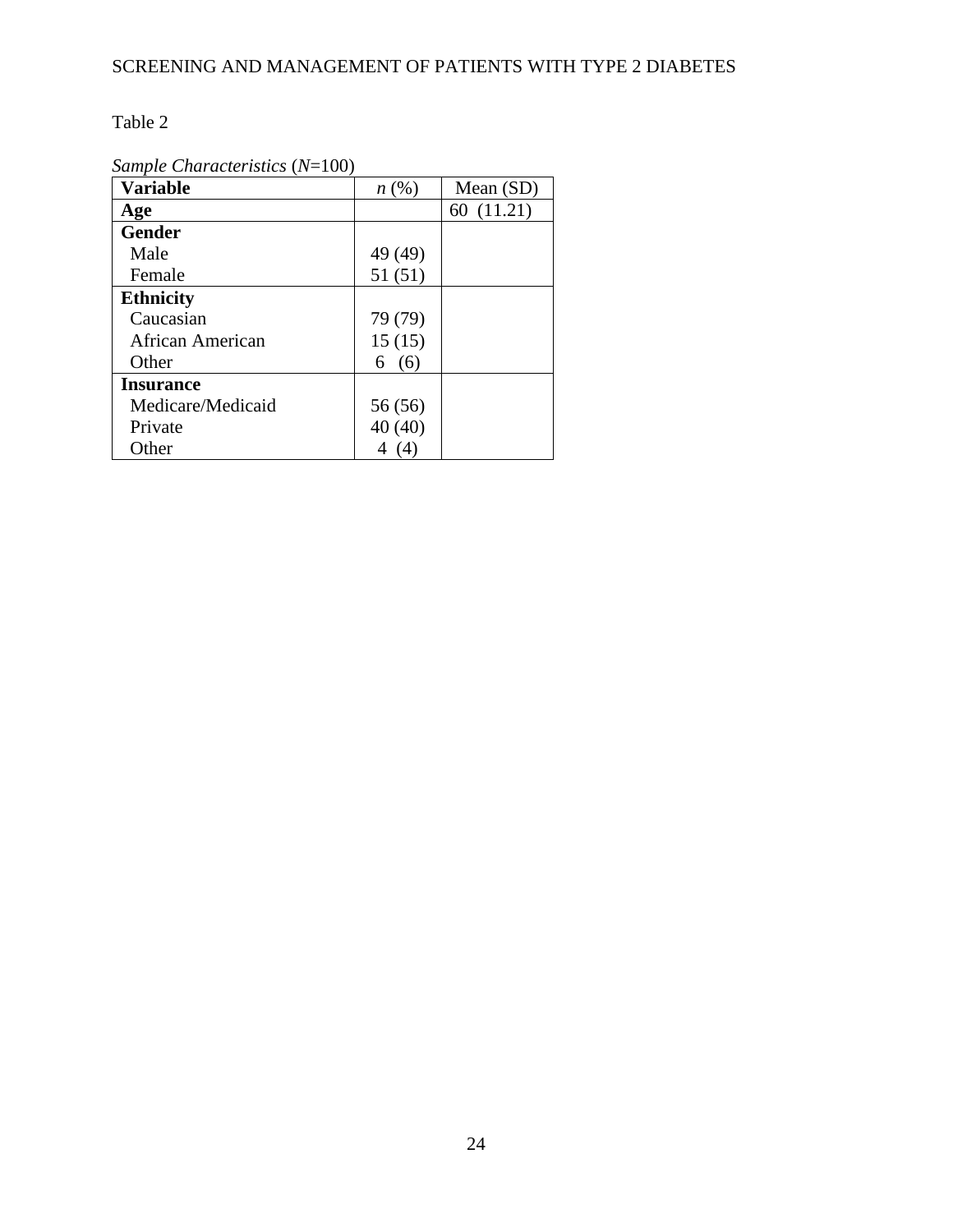Table 3

|                                     | $\alpha$    |             |
|-------------------------------------|-------------|-------------|
| <b>Variable</b>                     | (% )<br>n   | Mean $(SD)$ |
| <b>BMI</b>                          |             | 34.3(7.4)   |
| Obese BMI $\geq$ 30                 | (76)<br>76  |             |
| Extremely obese BMI $\geq$ 40       | 19<br>(19)  |             |
| <b>BMI</b> diagnosis                | 16<br>(21)  |             |
| <b>Hemoglobin A1C</b>               |             | 7.7(2.0)    |
| A1C levels drawn once               | 100(100)    |             |
| A1C levels drawn $\geq$ twice       | 77<br>(77)  |             |
| <b>ADA Specific Recommendations</b> |             |             |
| Kidney function                     | (95)<br>95  |             |
| Eye exam                            | 54<br>(54)  |             |
| Foot exam                           | 53<br>(53)  |             |
| Aspirin                             | 43<br>(43)  |             |
| <b>Blood pressure</b>               |             |             |
| Screened                            | 100 (100)   |             |
| <b>Hypertension</b> diagnosis       | (84)<br>84  |             |
| <b>Hypertension</b> medication      | 90<br>(90)  |             |
| <b>ACE or ARB</b>                   | 76<br>(76)  |             |
| Elevated blood pressure reading     | 24<br>(24)  |             |
| <b>Cholesterol</b>                  |             |             |
| Screened                            | (99)<br>99  |             |
| Hyperlipidemia diagnosis            | 76<br>(76)  |             |
| Hyperlipidemia medication           | 81<br>(81)  |             |
| Statin                              | 75<br>(75)  |             |
| <b>Smoking</b>                      |             |             |
| Screened                            | 100(100)    |             |
| Smoker                              | 19<br>(19)  |             |
| Non-smoker                          | 81<br>(81)  |             |
| <b>Vaccinations received</b>        |             |             |
| Influenza                           | 43<br>(43)  |             |
| Pneumococcal 18-64 $(n=84)$         | 19(29.7)    |             |
| Pneumococcal 65 and older $(n=38)$  | 26 (72.2)   |             |
| <b>Cancer Screenings</b>            |             |             |
| Breast $(n=39)$                     | 29 (74.4)   |             |
| Cervical $(n=28)$                   | 13 (46.4)   |             |
| Colorectal $(n=81)$                 | 51 (63.0)   |             |
| Lung $(n=13)$                       | (30.8)<br>4 |             |
| Osteoporosis Screening $(n=25)$     | 20<br>(80)  |             |

*Evaluation of ADA and USPSTF Recommended Screenings* (*N*=100)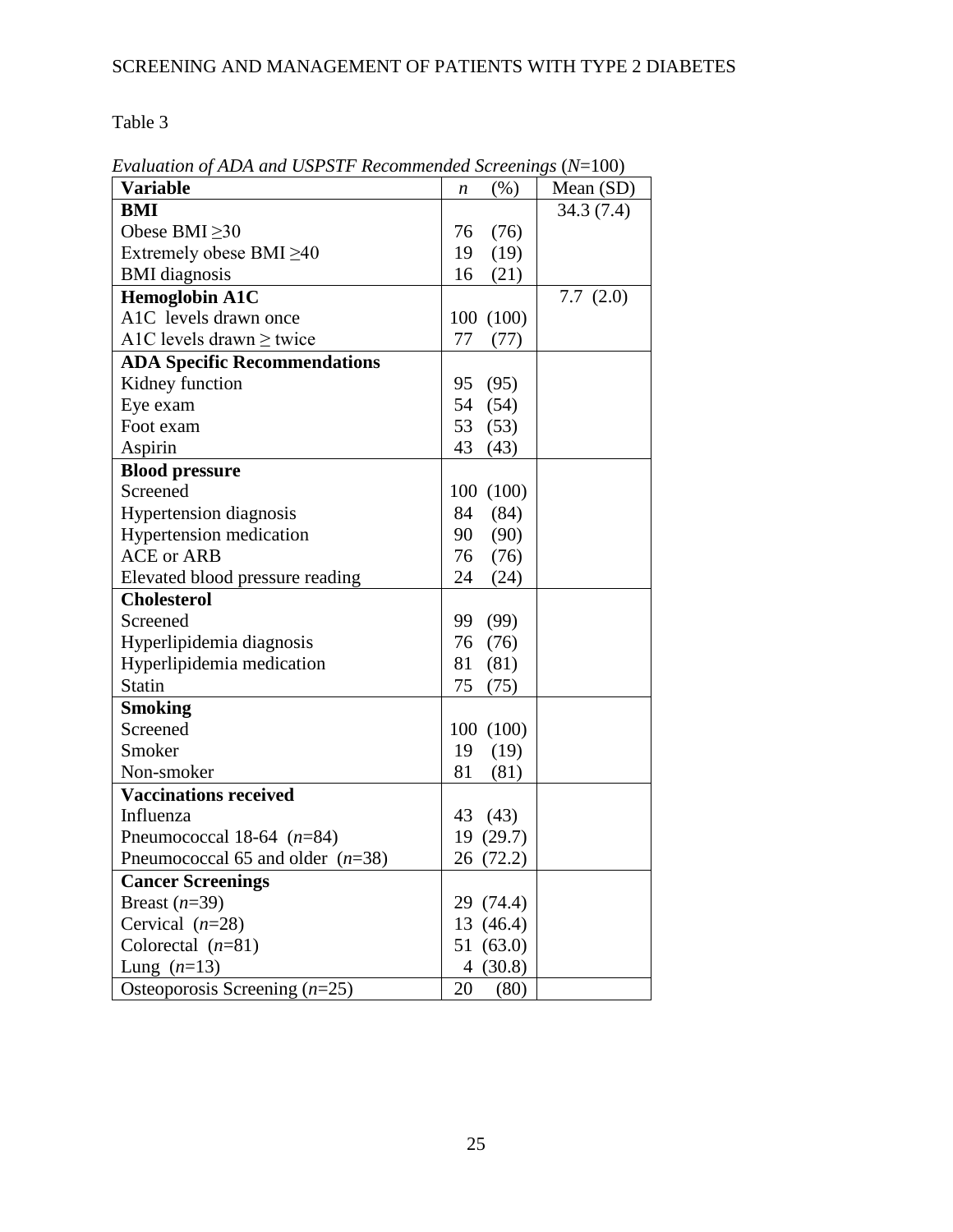# Appendix A

| <b>USPSTF Recommendations for Screening</b> |
|---------------------------------------------|
|---------------------------------------------|

| Topic                    | Gender   | Age          | Recommendation                                              |  |
|--------------------------|----------|--------------|-------------------------------------------------------------|--|
| <b>Blood Pressure</b>    | Male and | 18 and older | Obtain measurements outside of the clinical setting for     |  |
| screening                | Female   |              | diagnostic confirmation before starting treatment.          |  |
| Cholesterol              | Men      | 35 and older | Screen for lipid disorders (total cholesterol and HDL-C) to |  |
|                          | Female   | 20 to 45     | identify asymptomatic men and women who are eligible for    |  |
|                          |          |              | preventive therapy.                                         |  |
|                          | Male     | 20 to 35     | Screen for lipid disorders (total cholesterol and HDL-C) if |  |
|                          | Female   | 45 and older | they are at increased risk for coronary heart disease to    |  |
|                          |          |              | identify asymptomatic men and women who are eligible for    |  |
|                          |          |              | preventive therapy.                                         |  |
| Osteoporosis             | Female   | 65 and older | Screen for osteoporosis using a dual-energy x-ray           |  |
|                          |          |              | absorptiometry of the hip and lumbar spine and quantitative |  |
|                          |          |              | ultrasonography of the calcaneus.                           |  |
| Obesity                  | Male and | 18 and older | Screen using BMI and offer obese adults referral to         |  |
|                          | Female   |              | intensive behavioral interventions to improve weight status |  |
|                          |          |              | and other risk factors for important health outcomes.       |  |
| Tobacco                  | Male and | 18 and older | Ask all adults about tobacco use, advise them to stop using |  |
|                          | Female   |              | tobacco, and provide behavioral interventions and           |  |
|                          |          |              | pharmacotherapy for cessation.                              |  |
| <b>Breast Cancer</b>     | Female   | 50 to 74     | Biennial screening mammography for women aged 50 to         |  |
|                          |          |              | 74.                                                         |  |
| <b>Colorectal Cancer</b> | Male and | 50 to 75     | Screen using fecal occult blood testing, sigmoidoscopy, or  |  |
|                          | Female   |              | colonoscopy.                                                |  |
| Lung Cancer              | Male and | 55 to 80     | Screen patients using a low-dose CT who have a 30 pack-     |  |
|                          | Female   |              | year smoking history and currently smoke or who have quit   |  |
|                          |          |              | within the past 15 years.                                   |  |
| <b>Cervical Cancer</b>   | Female   | 21 to 65     | Screening with cytology every 3 years. (For women ages      |  |
|                          |          |              | 30 to 65, may lengthen interval to 5 years with combination |  |
|                          |          |              | of cytology and HPV testing).                               |  |
|                          |          |              |                                                             |  |